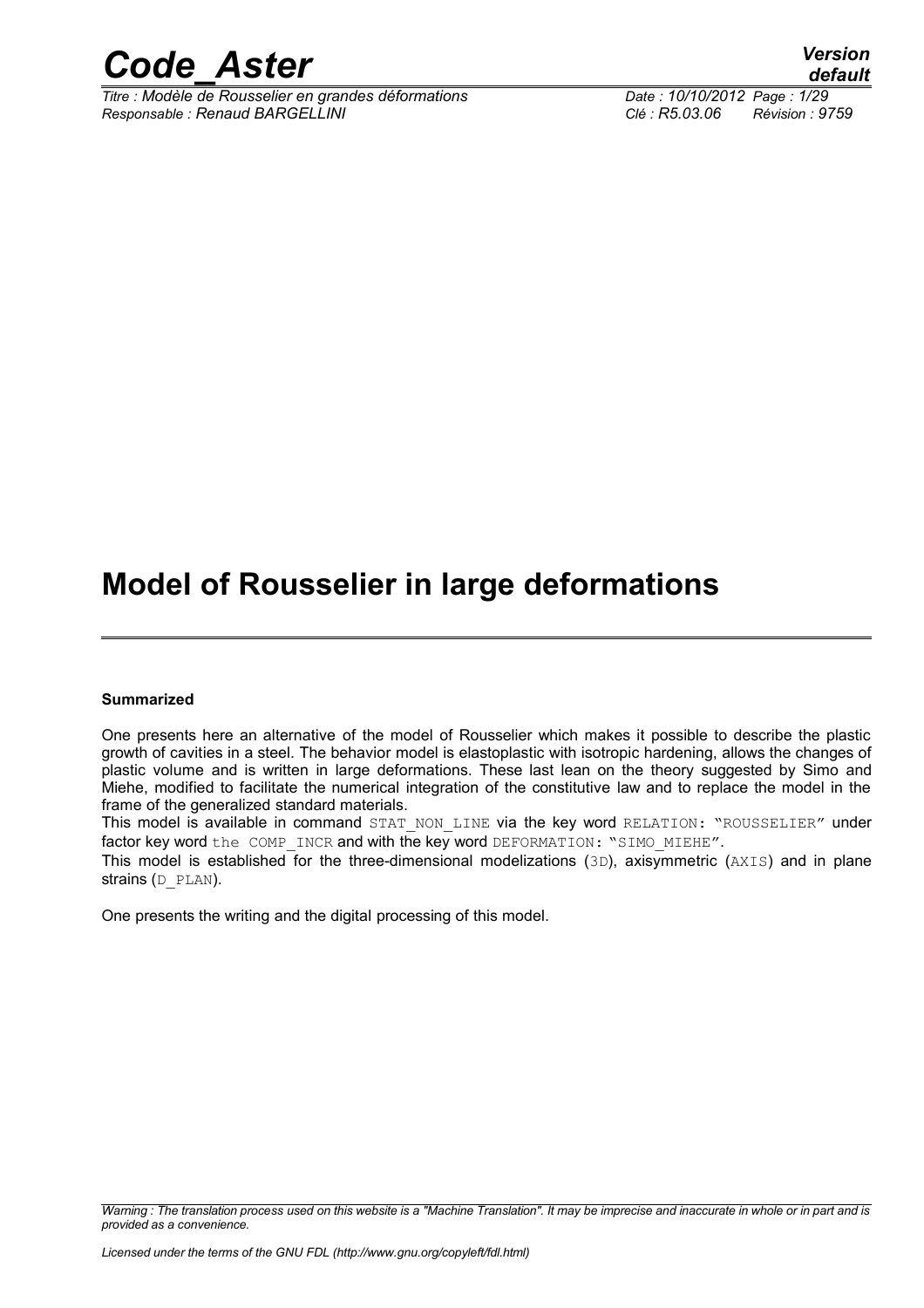# **Code Aster**

Titre : Modèle de Rousselier en grandes déformations Responsable : Renaud BARGELLINI

#### Date: 10/10/2012 Page: 2/29 Clé : R5.03.06  $Révision : 9759$

### **Contents**

| 5.4.1 Hight delimiters and lower if the function S is strictly positive with L" origine 20          |
|-----------------------------------------------------------------------------------------------------|
| 5.4.2 Hight delimiters and lower if the function S is negative or null with the origine22           |
| 5.4.3 Hight delimiters and lower if the function S is strictly negative in the beginning and xs not |
|                                                                                                     |
|                                                                                                     |
|                                                                                                     |
|                                                                                                     |
|                                                                                                     |

Warning : The translation process used on this website is a "Machine Translation". It may be imprecise and inaccurate in whole or in part and is provided as a convenience.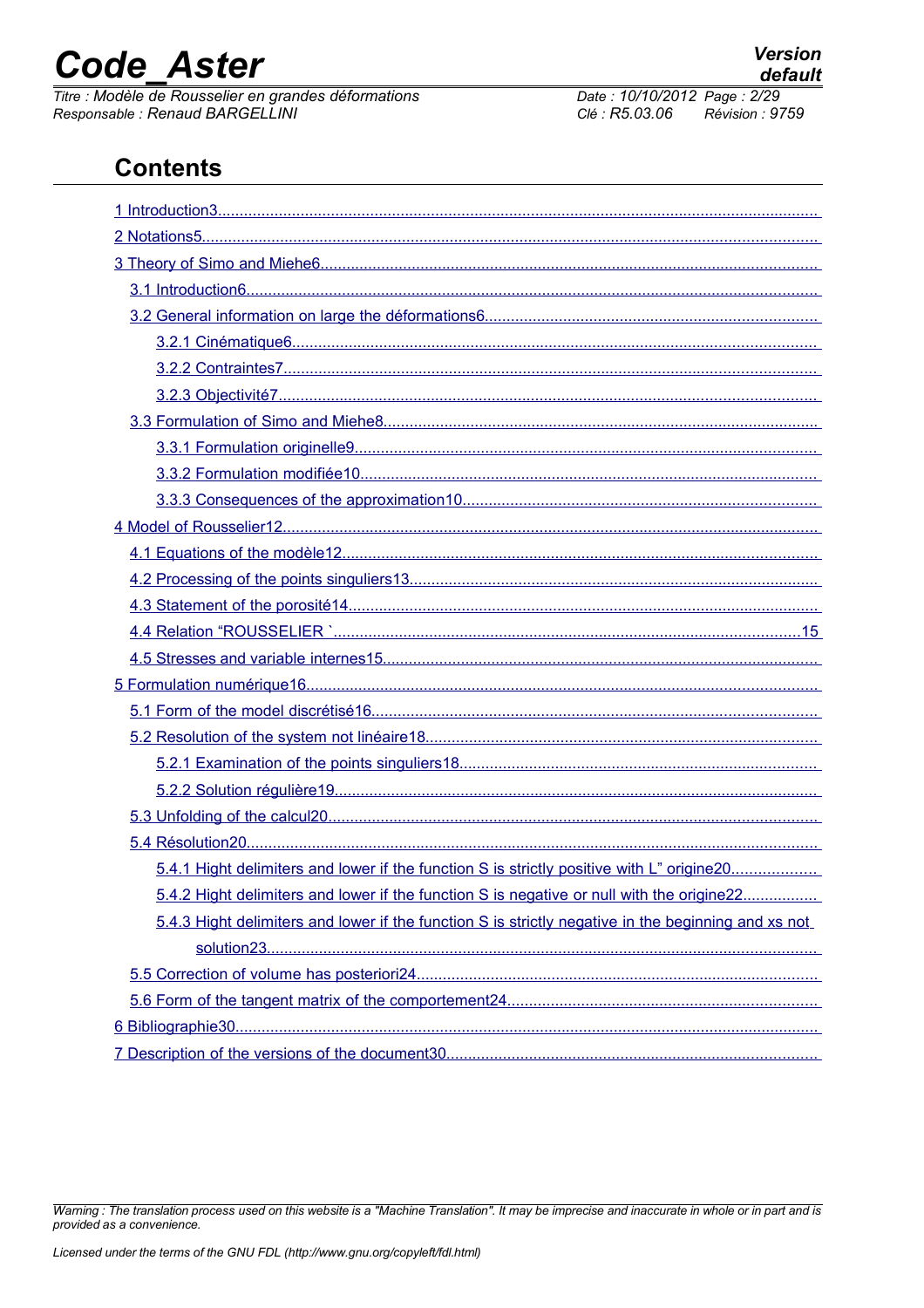*Titre : Modèle de Rousselier en grandes déformations Date : 10/10/2012 Page : 3/29 Responsable : Renaud BARGELLINI Clé : R5.03.06 Révision : 9759*

### **1 Introduction**

<span id="page-2-0"></span>the mechanisms at the origin of the ductility fracture of steels are associated with the development of cavities within the material. Three phases are generally distinguished:

- germination: it is the initiation of the cavities, into cubes sites which correspond preferentially to the defaults of the material,
- growth: it is the phase which corresponds to the development itself of the cavities, controlled primarily by the yielding of the metal matrix which surrounds these cavities,
- coalescence: it is the phase which corresponds to the interaction of the cavities between them to create macroscopic cracks.

In what follows, we treat only the phases of growth and coalescence. Rousselier [bib1] proposed a capable constitutive law to give an account of these two phases. Compared to this formulation of origin, Lorentz and al. [bib2] introduced several modifications relating primarily to the processing of the large deformations (multiplicative decomposition), the evolution of porosity (function of the total deflection) and the form of the flow model at the singular point of surface threshold.

More precisely, the model is based on assumptions which introduce a microstructure made up of a cavity and a plastic rigid matrix thus isochoric. In this case, porosity  $f$ , definite like the relationship between the volume of the cavity  $|V^C|$  and the total volume  $|V|$  of representative ground volume, is directly connected to the macroscopic strain by:

$$
J = \det \mathbf{F} = \frac{1 - f_0}{1 - f} \text{ avec } f = \frac{V^c}{V} \Leftrightarrow f = (1 - f) \text{ tr } \mathbf{D}
$$
 eq 1-1

where  $\overline{f}_0$  indicates initial porosity,  $\;\;\mathbf{F}\;$  the tensor gradient of the transformation,  $\;\;\mathbf{J}\;$  the variation of volume and **D** strain rate.

To build the model of growth of the cavities, Rousselier took as a starting point a phenomenologic analysis which leads it to the following ingredients:

•large deformations figure,

•irreversible changes of volume,

•isotropic hardening.

These considerations lead it to write the plasticity criterion  $F$  in the following form:

$$
F\left(\boldsymbol{\tau}, R\right) = \tau_{eq} + \sigma_1 D f \exp\left(\frac{\tau_H}{\sigma_1}\right) - R(p) - \sigma_y
$$

where  $\tau$  is the stress of Kirchhoff, R isotropic hardening function of the cumulated plastic strain  $p$  and  $\sigma$ <sub>1</sub>, *D* and  $\sigma$ <sub>y</sub> of the parameters of the material. The presence in the plasticity criterion of the hydrostatic stress  $\|\tau_{_H}\|$  authorizes the changes of plastic volume. One also notices that this model does not comprise a specific variable of damage because only microstructural information selected is porosity, directly related to the macroscopic strain by the equation [éq 1-1].

As for the processing of the large deformations, one adopts the theory of Simo and Miehe but in a slightly modified formulation. The approximations brought make it possible to make easier the numerical integration of the constitutive law but also to replace the theory of Simo and Miehe in the frame of the generalized standard materials.

Thereafter, one briefly gives some notions of mechanics in large deformations, then one points out the theory of Simo and Miehe as well as the made modifications. One presents finally the behavior models of the model of Rousselier and his numerical integration.

*Warning : The translation process used on this website is a "Machine Translation". It may be imprecise and inaccurate in whole or in part and is provided as a convenience.*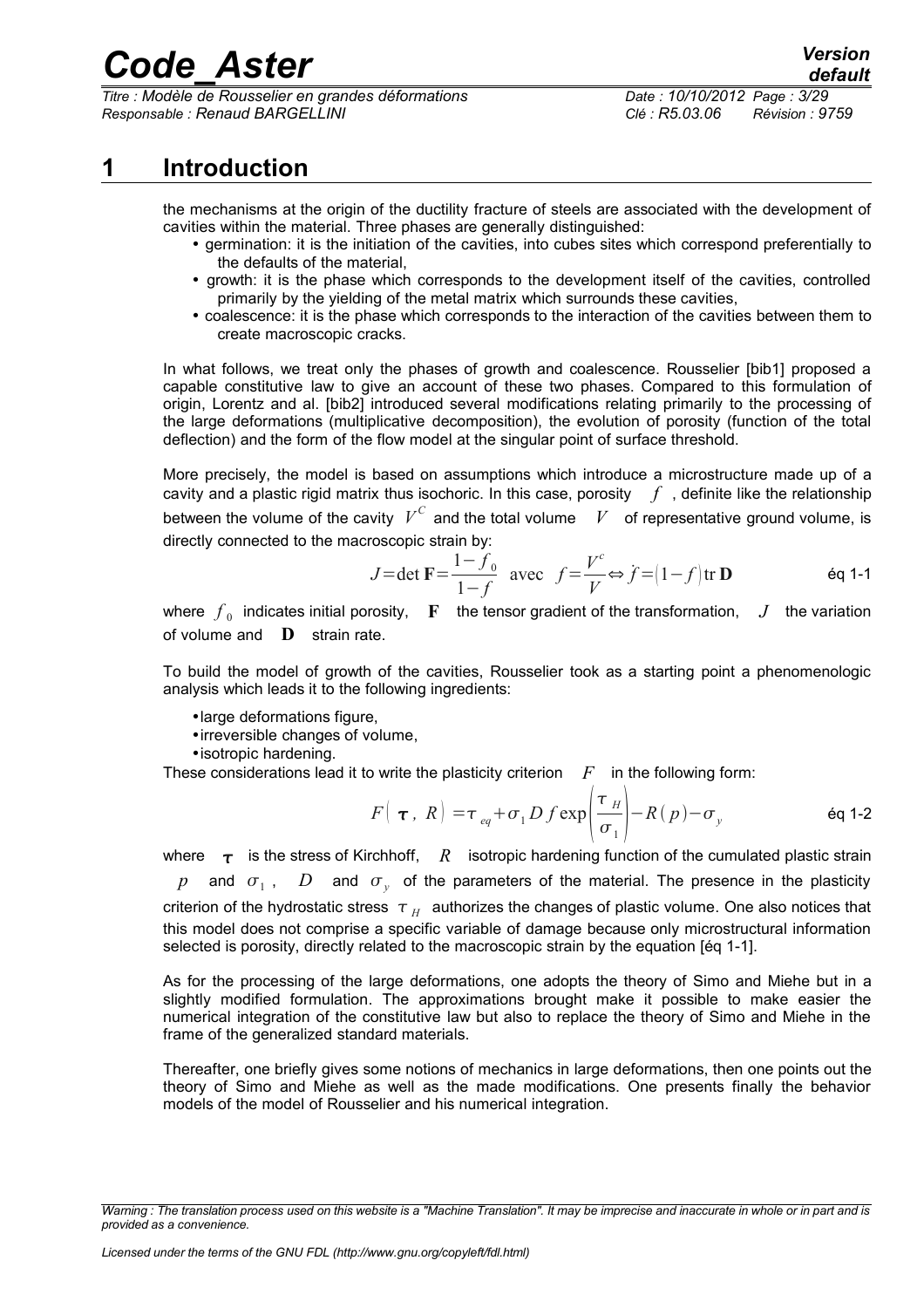*Titre : Modèle de Rousselier en grandes déformations Date : 10/10/2012 Page : 4/29 Responsable : Renaud BARGELLINI Clé : R5.03.06 Révision : 9759*

### **2 Notations**

<span id="page-3-0"></span>One will note by:

| Id                              | stamp identity                                                                                                       |
|---------------------------------|----------------------------------------------------------------------------------------------------------------------|
| tr A                            | traces tensor A                                                                                                      |
| $A^T$                           | transposed of the tensor $\boldsymbol{A}$                                                                            |
| det A                           | determinant of A                                                                                                     |
| $\tilde{\mathbf{A}}$            | deviatoric part of the tensor <b>A</b> defined by $\tilde{A} = A - (\frac{1}{3} \text{tr } A) \text{Id}$             |
| $A_H$                           | hydrostatic part of the tensor <b>A</b> defined by $A_H = \frac{\text{tr } \mathbf{A}}{2}$                           |
|                                 | doubly contracted product: $\mathbf{A} : \mathbf{B} = \sum_{i,j} A_{ij} B_{ij} = \text{tr}(\mathbf{A} \mathbf{B}^T)$ |
| $^{\circ}$                      | tensor product: $(\mathbf{A} \otimes \mathbf{B})_{ijkl} = A_{ij} B_{kl}$                                             |
| $A_{eq}$                        | equivalent value of Von Mises defined by $A_{eq} = \sqrt{\frac{3}{2}} \tilde{A}$ : $\tilde{A}$                       |
| $\nabla_{\mathbf{x}}\mathbf{A}$ | gradient : $\nabla_X \mathbf{A} = \frac{\partial \mathbf{A}}{\partial \mathbf{Y}}$                                   |
|                                 | $\lambda$ , $\mu$ , $E$ , $\nu$ , $K$ moduli of the isotropic elasticity                                             |
| $\sigma_{v}$                    | elastic limit                                                                                                        |
| $\alpha$                        | thermal coefficient of thermal expansion                                                                             |
| T                               | temperature                                                                                                          |
| $T_{\it ref}$                   | reference temperature                                                                                                |

In addition, in the frame of a discretization in time, all the quantities evaluated at previous time are subscripted by  $\overline{\phantom{a}}$ , the quantities evaluated at time  $t + \Delta t$  are not subscripted and the increments are indicated par.  $\Delta$  One has as follows:

$$
\Delta Q = Q - Q^{-}
$$

*Warning : The translation process used on this website is a "Machine Translation". It may be imprecise and inaccurate in whole or in part and is provided as a convenience.*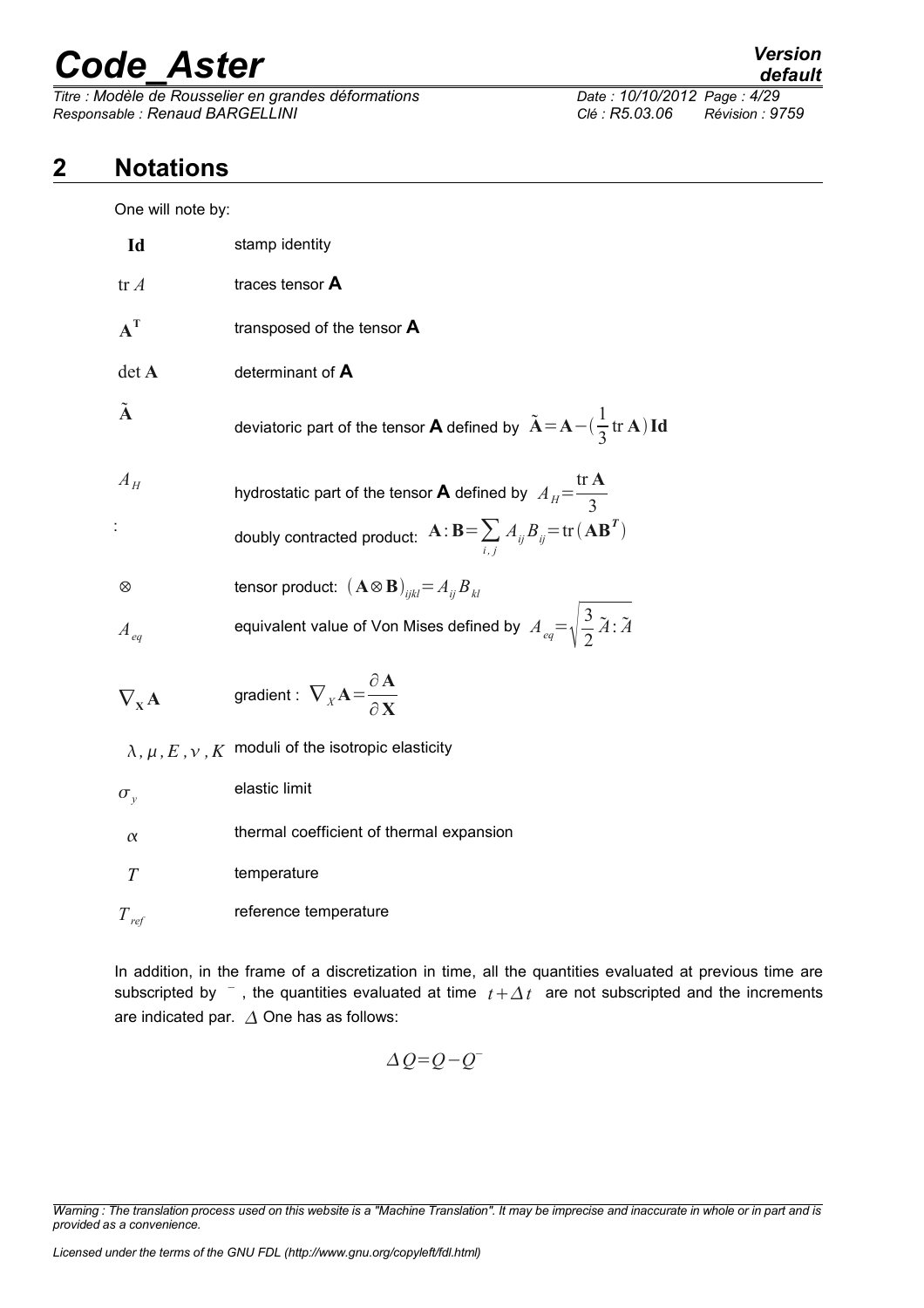*Titre : Modèle de Rousselier en grandes déformations Date : 10/10/2012 Page : 5/29 Responsable : Renaud BARGELLINI Clé : R5.03.06 Révision : 9759*

### <span id="page-4-3"></span>**3 Theory of Simo and Miehe**

### **3.1 Introduction**

<span id="page-4-2"></span>We point out here specificities of the formulation suggested by SIMO J.C and MIEHE C. [bib3] to treat the large deformations. This formulation was already used for models of thermo-élasto behavior (visco) - plastic with isotropic hardening and criterion of Von Mises, [R5.03.21] for a model without effect of the metallurgical transformations and [R4.04.03] for a model with effect of the metallurgical transformations.

The kinematical choices make it possible to treat large displacements and large deformations but also of large rotations in an exact way.

Specificities of these models are the following ones:

- •just like in small strains, one supposes the existence of a slackened configuration, i.e. locally free of stress, which makes it possible to break up the total deflection into a thermo-elastic part and a plastic part,
- •the decomposition of this thermo-elastic strain into cubes parts and plastic is not additive any more as in small strains (or for the model large deformations written in strain rate with for example a derivative of Jaumann) but multiplicative,
- •the elastic strain are measured in the present configuration (deformed) while plastic strains are measured in the initial configuration,
- •as in small strains, the stresses depend only on the thermoelastic strains,
- •if the plasticity criterion does not depend that deviatoric stress, then plastic strains are done with constant volume. The variation of volume is then only due to the thermoelastic strains,
- •this model during leads its numerical integration to a model incrémentalement objective (cf [§3.2.3]) what makes it possible to obtain the exact solution in the presence of large rotations.

<span id="page-4-1"></span>Thereafter, one briefly points out some notions of mechanics in large deformations.

### **3.2 General information on the large deformations**

#### **3.2.1 Kinematics**

<span id="page-4-0"></span>Let us consider a solid subjected to large deformations. That is to say  $\,\varOmega_{0}\,$  the field occupied by solid before strain and  $\Omega(t)$  the field occupied at the moment T by deformed solid.





In the initial configuration  $\,\varOmega_{_0}$  , the position of any particle of solid is indicated by  $\,\mathbf{X}\,$  (Lagrangian description). After strain, the position at the time *t* of the particle which occupied the position X before strain is given by the variable **x** (eulerian description).

The total motion of solid is defined, with **u** displacement, by:

$$
\mathbf{x} = \hat{\mathbf{x}} \left( \mathbf{X}, t \right) = \mathbf{X} + \mathbf{u} \tag{6q 3.2.1-1}
$$

*Warning : The translation process used on this website is a "Machine Translation". It may be imprecise and inaccurate in whole or in part and is provided as a convenience.*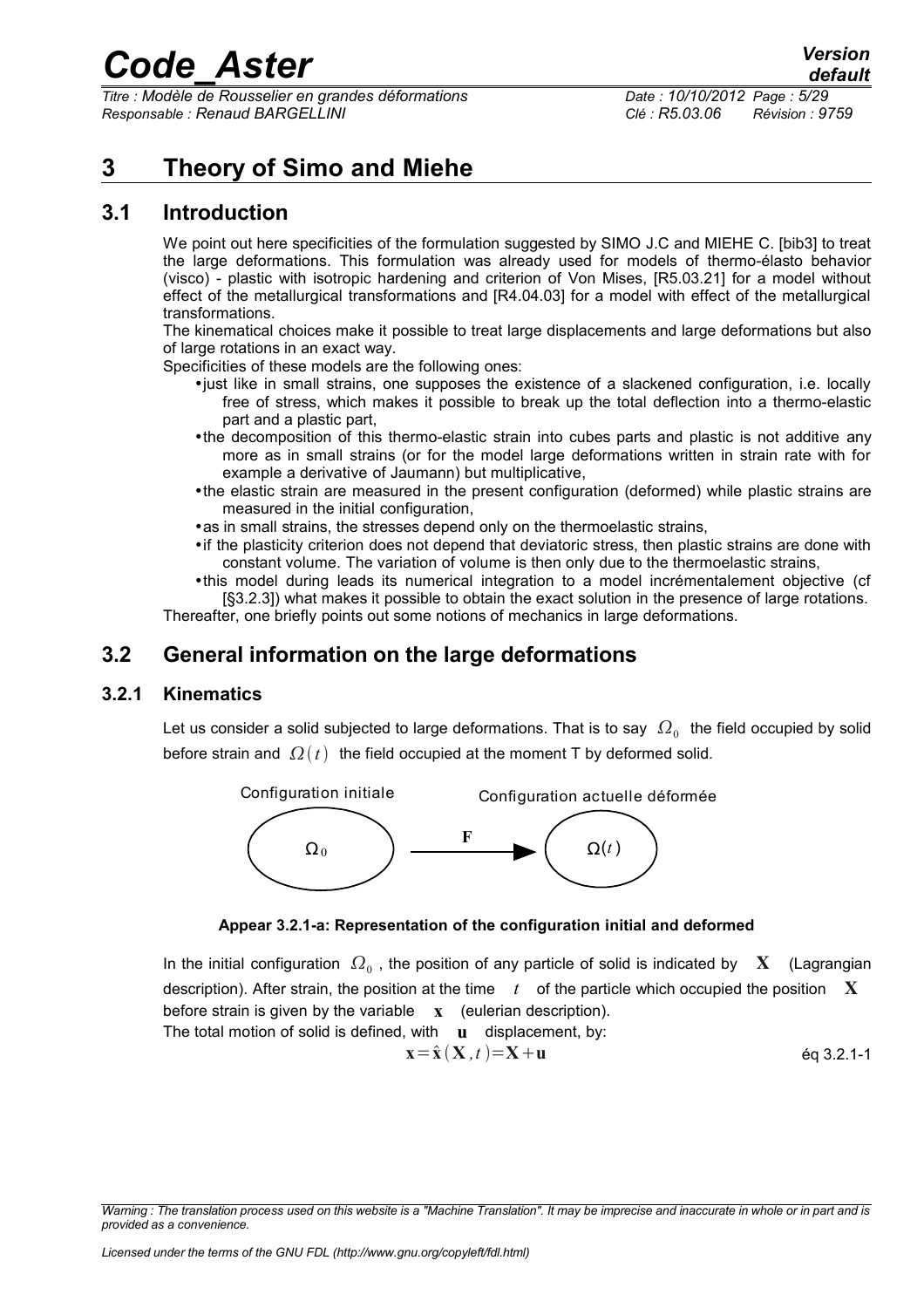*Titre : Modèle de Rousselier en grandes déformations Date : 10/10/2012 Page : 6/29 Responsable : Renaud BARGELLINI Clé : R5.03.06 Révision : 9759*

to define the change of metric in the vicinity of a point, one introduces the tensor gradient of the transformation F :

$$
\mathbf{F} = \frac{\partial \hat{\mathbf{x}}}{\partial \mathbf{X}} = \mathbf{Id} + \nabla_{\mathbf{x}} \mathbf{u}
$$
 eq the 3.2.1-2

transformations of the volume element and the density are worth:

$$
d\Omega = Jd\Omega_o
$$
 with  $J = \det F = \frac{\rho_o}{\rho}$  \t\t\t\t $\text{éq 3.2.1-3}$ 

where  $\rho_{o}^{\parallel}$  and  $\rho$  are respectively the density in the configurations initial and current.

Various strain tensors can be obtained by eliminating rotation in the local transformation. For example, by directly calculating the variations length and angle (variation of the scalar product), one obtains:

$$
\mathbf{E} = \frac{1}{2} (\mathbf{C} - \mathbf{Id}) \text{ with } \mathbf{C} = \mathbf{F}^{\mathrm{T}} \mathbf{F} \qquad \text{Eq 3.2.1-4}
$$

$$
A = \frac{1}{2} (Id - b^{-1}) \text{ with } b = FF^{T}
$$
 eq 3.2.1-5

E and A are respectively the strain tensors of Green-Lagrange and Eulerian-Almansi and **C b** , the tensors of right and left Cauchy-Green respectively.

In Lagrangian description, one will describe the strain by the tensors  $\mathbf C$  or  $\mathbf E$  because they are quantities defined on  $\,\varOmega_{_0}$  , and of eulerian description by the tensors  $\,\mathbf{\,b}\,\,$  or  $\,\mathbf{\,A}\,\,$  (definite on  $\,\varOmega$  ).

#### **3.2.2 Stresses**

<span id="page-5-1"></span>the tensor of the stresses used in the theory of Simo and Miehe is the tensor of Kirchhoff  $\tau$ defined by:

 $J\sigma = \tau$  éq 3.2.2-1 where  $\sigma$  is the eulerian tensor of Cauchy. The tensor  $\tau$  thus results from a "scaling" by the variation of volume of the tensor of Cauchy  $\sigma$ .

#### **3.2.3 Objectivity**

<span id="page-5-0"></span>When a constitutive law in large deformations is written, one must check that this model is objective, i.e. invariant by any change of spatial reference frame of the form:

$$
\mathbf{x}^* = \mathbf{c}(t) + \mathbf{Q}(t)\mathbf{x}
$$

where  $Q$  is an orthogonal tensor which represent the rotation of the reference frame and  $c$  a vector which represents the translation.

More concretely, if one carries out a traction test in the direction  $e_1$ , for example, followed by a rotation of 90° around  $e_3$ , which amounts carrying out a traction test according to  $e_2$ , then the danger with a nonobjective constitutive law is not to find a uniaxial tensor of the stresses in the direction  $\mathbf{e}_2$  (what is in particular the case with the kinematics  $\texttt{PETIT\_REAC}$ ).

*Warning : The translation process used on this website is a "Machine Translation". It may be imprecise and inaccurate in whole or in part and is provided as a convenience.*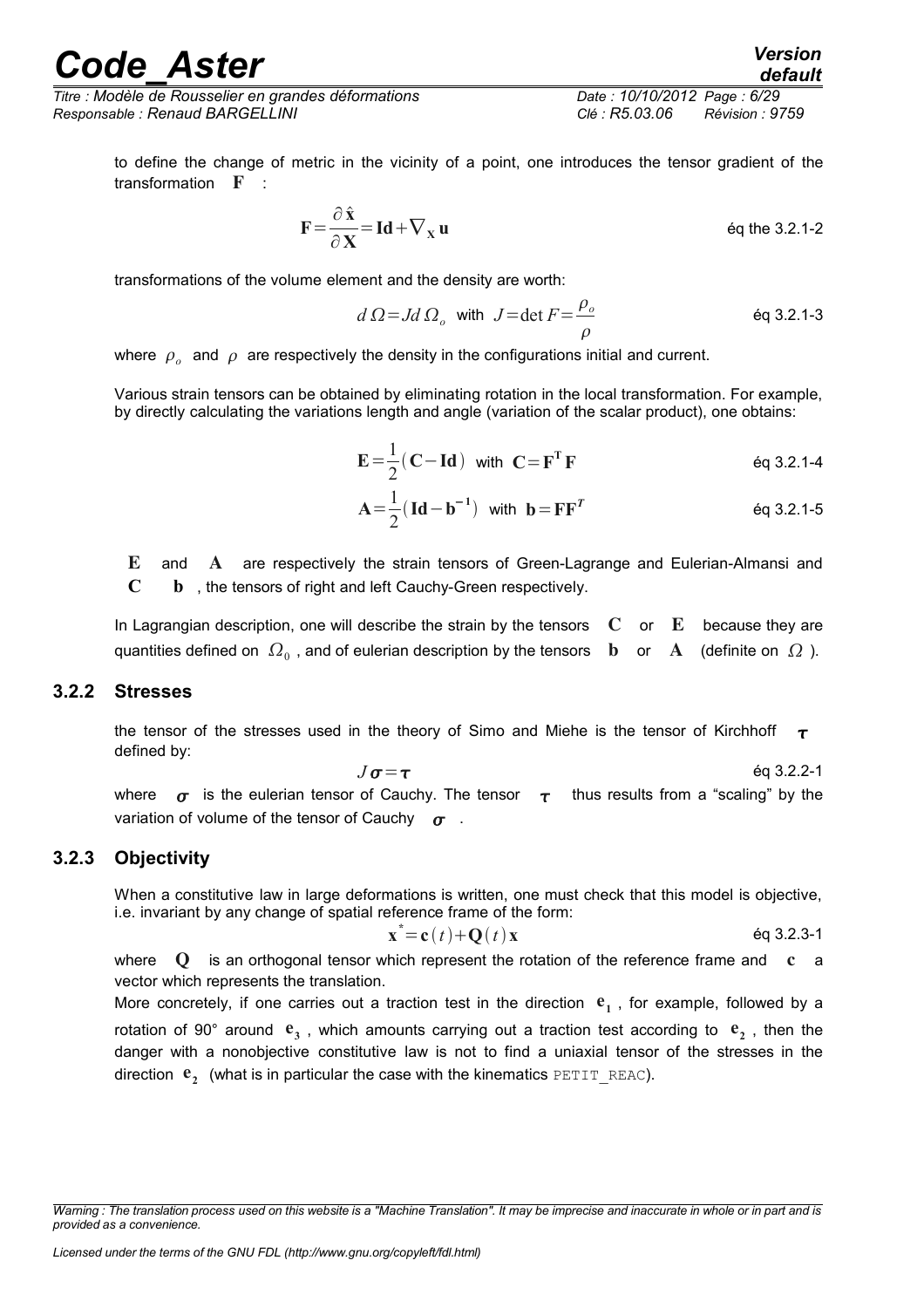*Titre : Modèle de Rousselier en grandes déformations Date : 10/10/2012 Page : 7/29 Responsable : Renaud BARGELLINI Clé : R5.03.06 Révision : 9759*

### **3.3 Formulation of Simo and Miehe**

<span id="page-6-0"></span>Thereafter, one will note  $\mathbf F$  the tensor gradient which makes pass from the initial configuration  $\Omega_0$  to the present configuration  $\Omega(t)$ ,  $\mathbf{F}^{\mathbf{p}}$  the tensor gradient which makes pass from the configuration  $\Omega_0$  to the slackened configuration  $\Omega^r$  , and  $\mathbf{F}^e$  of the configuration  $\Omega^r$  with  $\Omega(t)$ . The index  $p$  refers to the plastic part, the index  $e$  with the elastic part.



Configuration relâchée

#### **Appear 3.3-a: Decomposition of the tensor gradient** F **in an elastic and F**  $^{\rm e}$  plastic part  $\mathbf{F}^{\rm p}$

By composition of motions, one obtains following multiplicative decomposition:

 $\mathbf{F} = \mathbf{F}^{\mathbf{e}} \mathbf{F}^{\mathbf{p}}$ 

éq the 3.3-1

elastic strain are measured in the present configuration with the eulerian tensor of left Cauchy-Green **b e** and the plastic strains in the initial configuration by the tensor **G p** (Lagrangian description). These two tensors are defined by:

$$
e = \mathbf{F}^e \mathbf{F}^{eT} \ , \ \mathbf{G}^p = (\mathbf{F}^{pT} \mathbf{F}^p)^{-1} \ \text{ from where } \mathbf{b}^e = \mathbf{F} \mathbf{G}^p \mathbf{F}^T \qquad \text{Eq 3.3-2}
$$

However, one will employ alternatively another measurement of the elastic strain e which coincides with the opposite of the linearized strains when the elastic strain are small:

$$
e = \frac{1}{2} \left( \text{Id} - b^e \right) \tag{6q 3.3-3}
$$

In the case of an isotropic material, one can show that the potential free energy depends only on the left tensor of Cauchy-Green **b**<sup>e</sup> (where in our case of the tensor e ) and in plasticity of the variable

*p* related to isotropic hardening. Moreover, one supposes that the voluminal free energy breaks up, just like in small strains, in a hyper elastic part which depends only on the elastic strain and another related to the mechanism on hardening:

$$
\boldsymbol{\Phi}(\mathbf{e},\ p) = \boldsymbol{\Phi}^{el}(\mathbf{e}) + \boldsymbol{\Phi}^{bl}(\mathbf{p})
$$

**b**

*Warning : The translation process used on this website is a "Machine Translation". It may be imprecise and inaccurate in whole or in part and is provided as a convenience.*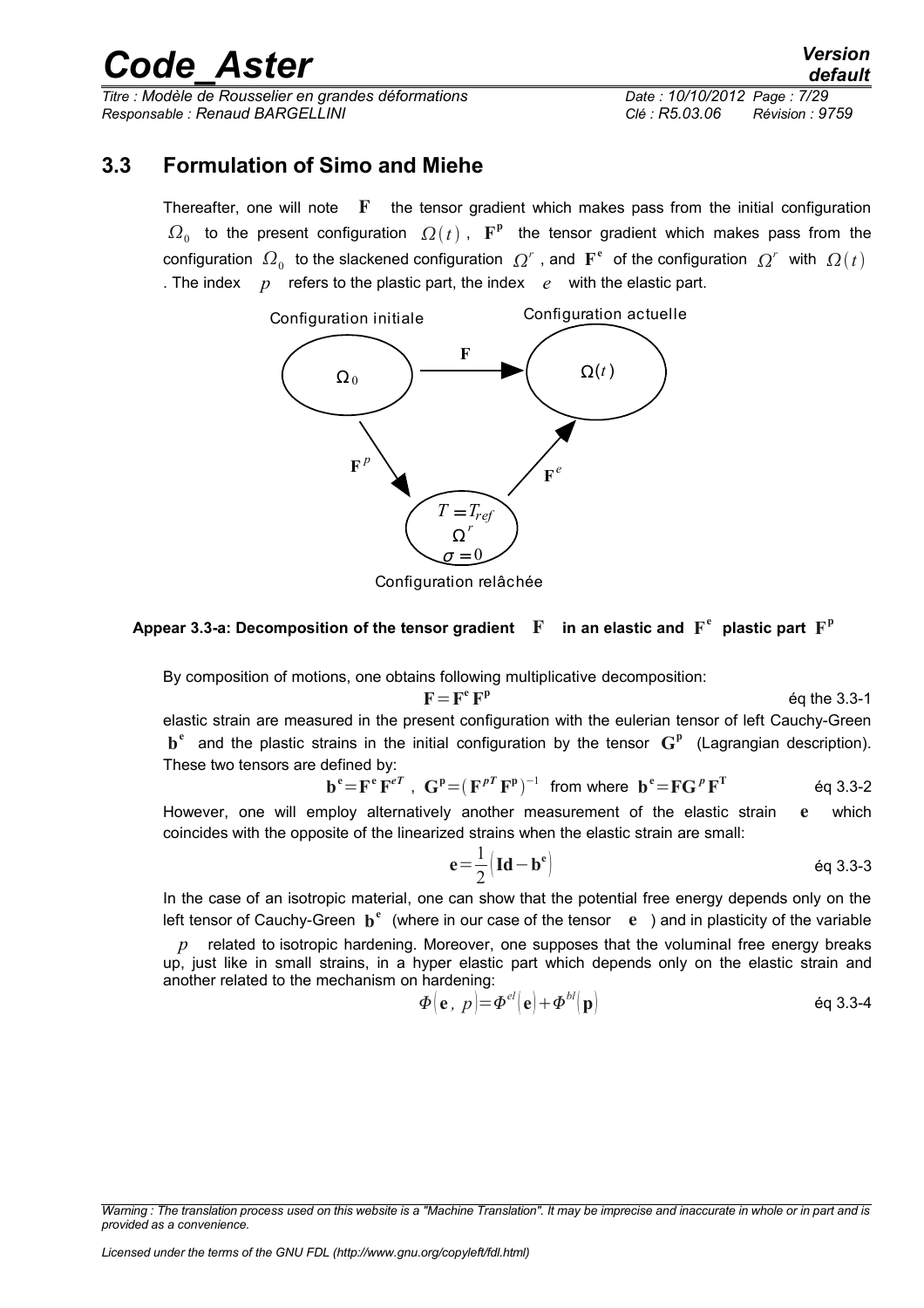*Titre : Modèle de Rousselier en grandes déformations Date : 10/10/2012 Page : 8/29 Responsable : Renaud BARGELLINI Clé : R5.03.06 Révision : 9759*

So instead of using the stress of Cauchy  $\sigma$ , one uses the stress of Kirchhoff  $\tau$ , the inequality of Clausius-Duhem is written (one forgets the thermal part):

These the thermal part:

\n
$$
\tau : \mathbf{D} - \Phi \geq 0
$$
\nand

\n
$$
\mathbf{c} = \mathbf{D} \quad \mathbf{c} = \mathbf{D} \quad \mathbf{c} = \mathbf{D} \quad \mathbf{c} = \mathbf{D} \quad \mathbf{c} = \mathbf{D} \quad \mathbf{c} = \mathbf{D} \quad \mathbf{c} = \mathbf{D} \quad \mathbf{c} = \mathbf{D} \quad \mathbf{c} = \mathbf{D} \quad \mathbf{c} = \mathbf{D} \quad \mathbf{c} = \mathbf{D} \quad \mathbf{c} = \mathbf{D} \quad \mathbf{c} = \mathbf{D} \quad \mathbf{c} = \mathbf{D} \quad \mathbf{c} = \mathbf{D} \quad \mathbf{c} = \mathbf{D} \quad \mathbf{c} = \mathbf{D} \quad \mathbf{c} = \mathbf{D} \quad \mathbf{c} = \mathbf{D} \quad \mathbf{c} = \mathbf{D} \quad \mathbf{c} = \mathbf{D} \quad \mathbf{c} = \mathbf{D} \quad \mathbf{c} = \mathbf{D} \quad \mathbf{c} = \mathbf{D} \quad \mathbf{c} = \mathbf{D} \quad \mathbf{c} = \mathbf{D} \quad \mathbf{c} = \mathbf{D} \quad \mathbf{c} = \mathbf{D} \quad \mathbf{c} = \mathbf{D} \quad \mathbf{c} = \mathbf{D} \quad \mathbf{c} = \mathbf{D} \quad \mathbf{c} = \mathbf{D} \quad \mathbf{c} = \mathbf{D} \quad \mathbf{c} = \mathbf{D} \quad \mathbf{c} = \mathbf{D} \quad \mathbf{c} = \mathbf{D} \quad \mathbf{c} = \mathbf{D} \quad \mathbf{c} = \mathbf{D} \quad \mathbf{c} = \mathbf{D} \quad \mathbf{c} = \mathbf{D} \quad \mathbf{c} = \mathbf{D} \quad \mathbf{c} = \mathbf{D} \quad \mathbf{c} = \mathbf{D} \quad \mathbf{c} = \mathbf{D} \quad \mathbf{c} = \mathbf{D} \quad \mathbf{c} = \mathbf{D} \quad \mathbf{c} = \mathbf{D} \quad \mathbf{c} = \mathbf{D
$$

$$
T \cdot D^{-\psi} \leq 0
$$

statement in which  $\mathbf D$  represents eulerian strain rate.

Under the preceding assumptions, dissipation is still written:

$$
\left(\boldsymbol{\tau} + \frac{\partial \boldsymbol{\Phi}}{\partial \mathbf{e}} \mathbf{b}^{\mathbf{e}}\right) : \mathbf{D} + \frac{1}{2} \frac{\partial \boldsymbol{\Phi}}{\partial \mathbf{e}} : \left(\mathbf{F} \mathbf{G}^{p} \mathbf{F}^{\mathbf{T}}\right) - \frac{\partial \boldsymbol{\Phi}}{\partial p} p \ge 0 \tag{6q 3.3-6}
$$

the second principle of the thermodynamics then requires the following statement for the relation stress-strain:

$$
\tau = -\frac{\partial \Phi}{\partial e} b^e
$$
 eq 3.3-7

One defines finally the thermodynamic forces associated with the elastic strain and the plastic strain cumulated in accordance with the frame with the generalized standard materials:

$$
\mathbf{s} = -\frac{\partial \Phi}{\partial \mathbf{e}} \quad \text{soit} \quad \boldsymbol{\tau} = \mathbf{s} \; \mathbf{b}^{\mathbf{e}} \tag{6q 3.3-8}
$$

$$
A = -\frac{\partial \Phi}{\partial p}
$$

where the thermodynamic force A is the opposite of the isotropic variable of hardening *R* .

It remains then for dissipation:

$$
\boldsymbol{\tau} : (-\frac{1}{2} \mathbf{F} \dot{\mathbf{G}}^{\mathbf{p}} \mathbf{F}^{\mathbf{T}} \mathbf{b}^{\mathbf{e}-1}) + A'p = \mathbf{s} : (-\frac{1}{2} \mathbf{F} \dot{\mathbf{G}}^{\mathbf{p}} \mathbf{F}^{\mathbf{T}}) + A'p \ge 0
$$
 eq 3.3-10

#### **3.3.1 original Formulation**

<span id="page-7-0"></span>the principle of maximum dissipation applied starting from the threshold of elasticity *F* , function of the stress of Kirchhoff  $\tau$  and the thermodynamic force A makes it possible to deduce the laws of evolution from them from the plastic strain and of the cumulated plastic strain, that is to say:

$$
-\frac{1}{2} \mathbf{F} \dot{\mathbf{G}}^p \mathbf{F}^{\mathrm{T}} \mathbf{b}^{\mathrm{e-1}} = \lambda \frac{\partial F}{\partial \tau}
$$

$$
p = \lambda \frac{\partial F}{\partial A}
$$
 eq 3.3.1-2

$$
\lambda \ge 0 \quad F \le 0 \quad F \lambda = 0 \tag{6q 3.3.1-3}
$$

*Warning : The translation process used on this website is a "Machine Translation". It may be imprecise and inaccurate in whole or in part and is provided as a convenience.*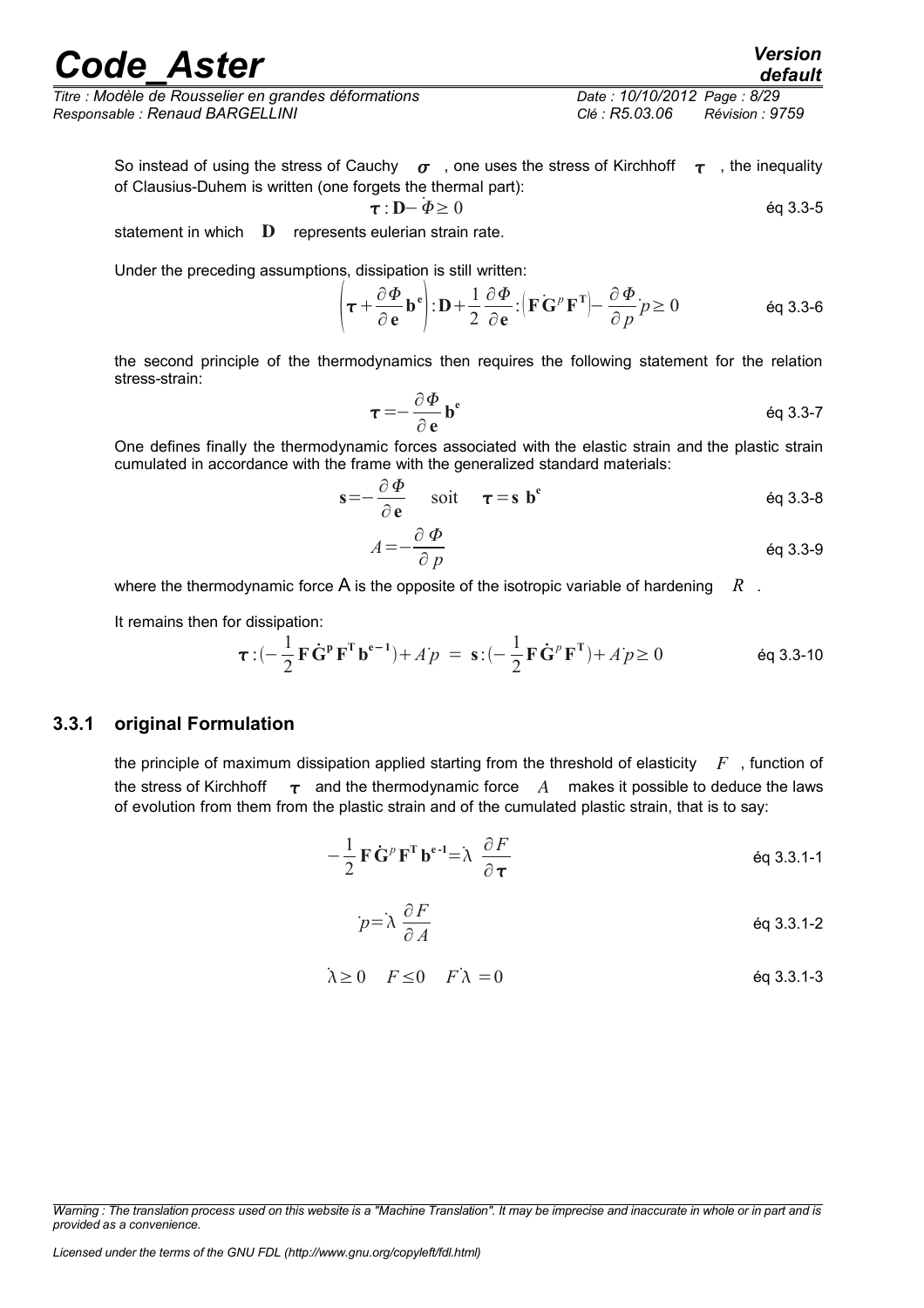*Titre : Modèle de Rousselier en grandes déformations Date : 10/10/2012 Page : 9/29 Responsable : Renaud BARGELLINI Clé : R5.03.06 Révision : 9759*

## *default*

#### **3.3.2 modified Formulation**

<span id="page-8-1"></span>the approximation introduced here on the original formulation of Simo and Miehe relates to the form of the flow model, all the more reduced approximation as the elastic strain are small, since  $\tau = s$   $\mathbf{b}^e$  . Indeed, one henceforth expresses the threshold of elasticity like a function of the thermodynamic forces and either of the stresses  $F(s, A) \leq 0$ , and it is compared to these variables that one applies the principle of maximum dissipation, which leads to the following flow models:

$$
-\frac{1}{2}\mathbf{F}\dot{\mathbf{G}}^p\mathbf{F}^{\mathrm{T}}=\lambda \frac{\partial F}{\partial \mathbf{s}}
$$

$$
p = \lambda \frac{\partial F}{\partial A}
$$
 eq 3.3.2-2

 $\lambda > 0$   $F < 0$   $F \lambda = 0$  ég 3.3.2-3

#### **3.3.3 Consequences of the approximation**

<span id="page-8-0"></span>By replacing the stress  $\tau$  by the force thermodynamiqueassociée s with the elastic strain in the statement of the plasticity criterion, one introduces in fact a disturbance of the border of the field of reversibility of about size of 2∥**e**∥ . Compared to the initial formulation, it results from it obviously an influence on the elastic limit observed but also on the direction from flow: in particular, the derivative compared to the time of the plastic variation of volume is written then:

$$
J^{p} = \lambda J^{p} \mathbf{b}^{e-1} : \frac{\partial F}{\partial \mathbf{s}}
$$

so that if the criterion F depends only on the deviator of the tensor of the stresses s, one does not find  $J^p=1$  : the isochoric character of the plastic strain is not preserved perfectly any more. We will then be brought to introduce a correction of volume a posteriori.

Insofar as the elastic strain remain small, the results got with this modified model do not deviate significantly from those obtained with the old formulation (cf [bib4]), while numerical integration will be simplified by it. Indeed, one will see thereafter whom this model follows the same diagram of integration as that of the models written in small strains.

#### **Note:**

*This new formulation of the large deformations makes it possible to replace the theory of Simo and Miehe in the frame of the generalized standard materials. From a numerical point of view, this results in to express the resolution of the constitutive law like a problem of minimization compared to the increments of local variables.*

*Indeed, it is pointed out that in the frame of the generalized standard materials, the data of the two potentials the free energy*  $\Phi(\varepsilon, a)$  *and the potential of dissipation*  $D(a)$ *, function of the tensor of déformationet of a certain number of local variables a , makes it possible to define the constitutive law completely (one places the materials in the case of independent of time).*

$$
\sigma = \frac{\partial \Phi}{\partial \varepsilon} , A = -\frac{\partial \Phi}{\partial a} \in \partial D(a) \qquad \text{Eq 3.3.3-2}
$$

*where*  $\partial D(a)$  *is under differential of the potential of dissipation*  $D$ .

*Warning : The translation process used on this website is a "Machine Translation". It may be imprecise and inaccurate in whole or in part and is provided as a convenience.*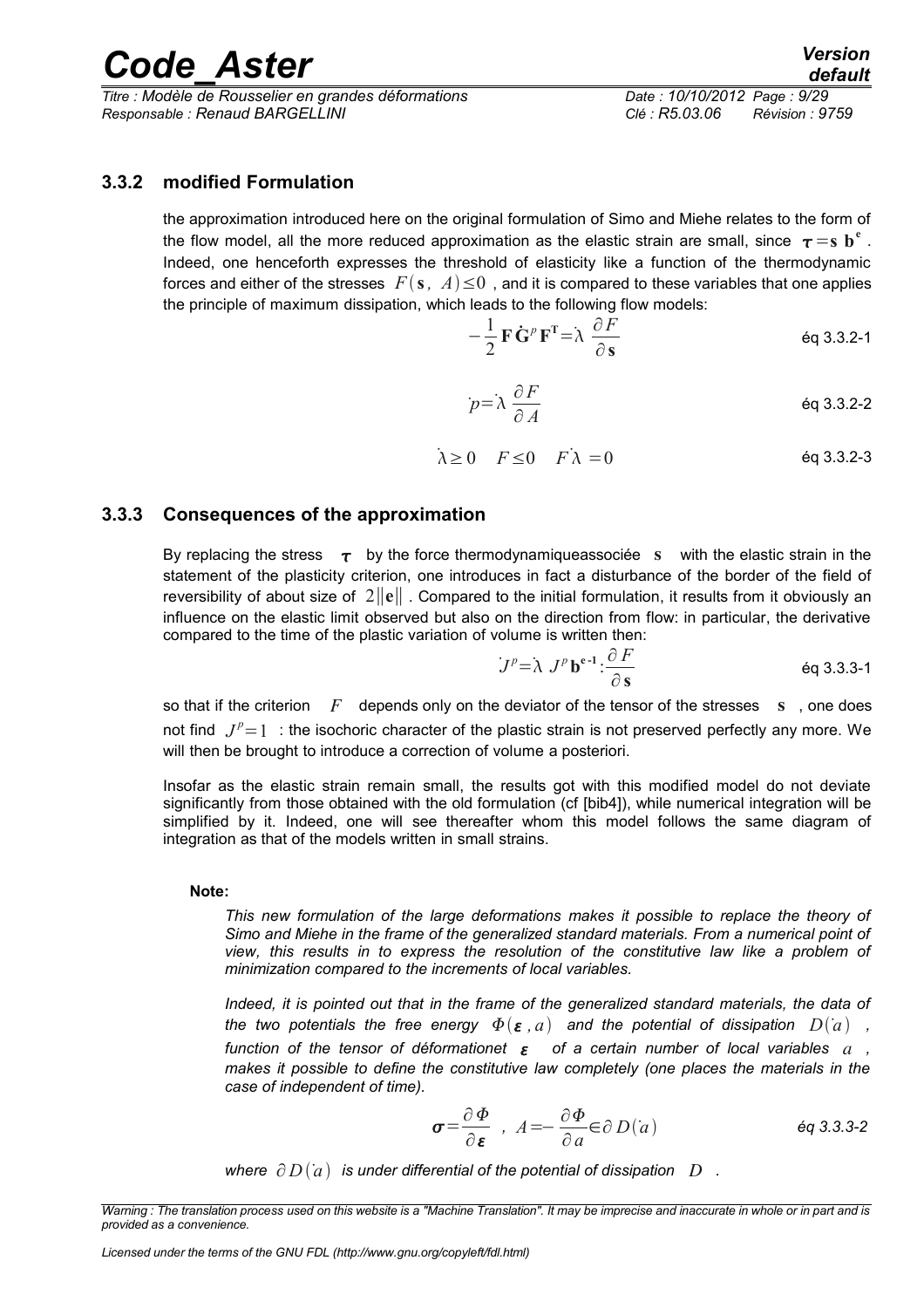*Titre : Modèle de Rousselier en grandes déformations Date : 10/10/2012 Page : 10/29 Responsable : Renaud BARGELLINI Clé : R5.03.06 Révision : 9759*

*The constitutive laws of the standard type generalized which do not depend on time are characterized by a potential of dissipation positively homogeneous of degree 1, which results in the following property:*

$$
\forall a \quad \forall \lambda > 0 \quad D(\lambda a) = \lambda D(a) \Rightarrow \partial D(\lambda a) = \partial D(a) \qquad \text{Eq 3.3.3-3}
$$

*Now if one writes the problem [éq 3.3.3-2] in form discretized in time and if one uses the property of under differentials [éq 3.3.3-3], one obtains the following discretized problem:*

$$
\sigma = \frac{\partial \Phi}{\partial \varepsilon} \quad , \quad A = -\frac{\partial \Phi}{\partial a} \in \partial D(\Delta a) \tag{6q 3.3.3-4}
$$

*One can show that the equation [éq 3.3.3-4] is equivalent (cf [bib5]) to solve the problem of minimization compared to the increments of local variables*  $\Delta a$  *according to:* 

$$
-\frac{\partial \Phi}{\partial a} \in \partial D(\Delta a) \Leftrightarrow \Delta a = \text{Arg Min} \Big[ \Phi(a^{-} + \Delta a^{*}) + D(\Delta a^{*}) \Big] \qquad \text{Eq 3.3.3-5}
$$

*the application of the equation [éq 3.3.3-5] to the model of Rousselier in modified large deformations is written:*

$$
\Phi(\mathbf{e}, p) \text{ et } D(\mathbf{D}^{\mathbf{p}}, p) \implies \Phi(\mathbf{e}^{Tr} + \Delta \mathbf{e}, p^{-} + \Delta p) \text{ et } D(\Delta \mathbf{e}, \Delta p) \text{ Eq 3.3.3-6 (therefore to the image of the image) of the image.}
$$

$$
A = -\frac{\partial \Phi}{\partial a} = \begin{vmatrix} \mathbf{s} = -\frac{\partial \Phi}{\partial \mathbf{e}} & \mathbf{e}_{\partial D}(\Delta \mathbf{e}, \Delta p) \\ -R = -\frac{\partial \Phi}{\partial p} & \mathbf{e}_{\partial D} \end{vmatrix}
$$
  
\n
$$
\Leftrightarrow \lim_{\Delta \mathbf{e}, \Delta p} [\Phi(\mathbf{e}^T + \Delta \mathbf{e}, p^T + \Delta p) + D(\Delta \mathbf{e}, \Delta p)]
$$

*One will find in the paragraph [§4], the relation which binds plastic strain rate*  $\mathbf{D}^{\mathrm{p}}$  once *discretized and the increment of elastic strain*  $\varDelta$  $\mathbf{e}$  *, as well as the definition of*  $\mathbf{e}^{Tr}$  *.* 

*One sees well here whom if one takes the initial formulation of Simo and Miehe, one cannot write any more the problem of minimization [éq 3.3.3-7] with the stress of Kirchhoff*  $\tau$ *because of term in* **b e** *the statement:*

$$
\tau = -\frac{\partial \Phi}{\partial e} b^e \qquad \qquad \text{Eq 3.3.3-8}
$$

*Warning : The translation process used on this website is a "Machine Translation". It may be imprecise and inaccurate in whole or in part and is provided as a convenience.*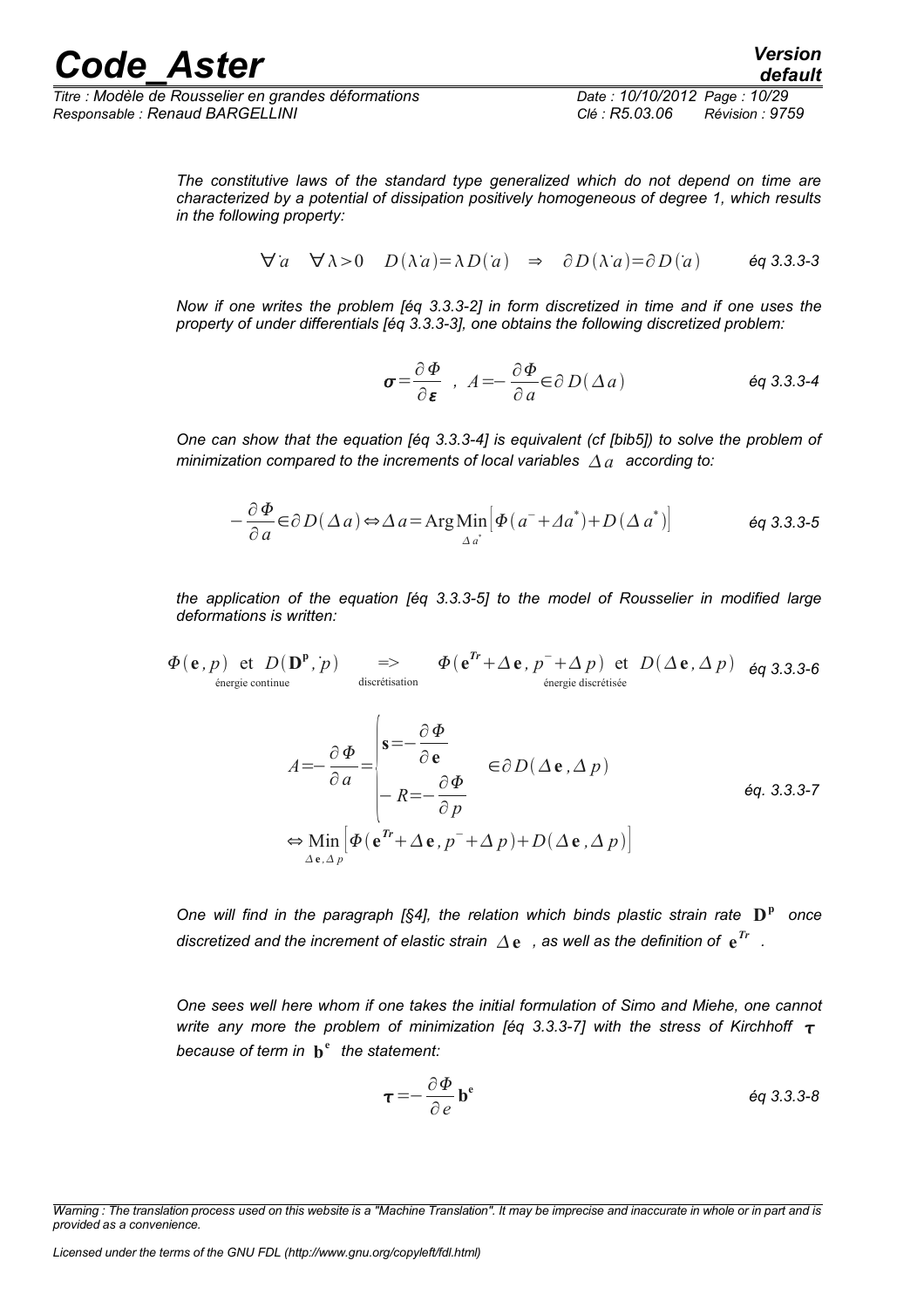*Titre : Modèle de Rousselier en grandes déformations Date : 10/10/2012 Page : 11/29 Responsable : Renaud BARGELLINI Clé : R5.03.06 Révision : 9759*

### **4 Models of Rousselier**

<span id="page-10-2"></span>We now describe the application of the large deformations to the model of Rousselier presented in introduction.

### **4.1 Equations of the model**

<span id="page-10-1"></span>to describe a thermoelastoplastic model with isotropic hardening (the equivalent in small strains with the model with isotropic hardening and criterion of Von Mises), Simo and Miehe propose an elastic potential polyconvexe. By reason of simplicity, one chooses here the potential of Coming Saint who is written:

$$
\Phi(\mathbf{e}, p) = \frac{1}{2} \Big[ K (\mathbf{tr} \, \mathbf{e})^2 + 2 \, \mu \, \tilde{\mathbf{e}} \cdot \tilde{\mathbf{e}} + 6 \mathbf{K} \, \alpha \, \Delta \, T \, \mathbf{tr} \, \mathbf{e} \Big] + \int_{0}^{p} R(u) \, du \tag{6q 4.1-1}
$$

In accordance with the equations [éq 3.3-8] and [éq 3.3-9], the state models which derive from the elastic potential above write then:

$$
\mathbf{s} = -\left[K \operatorname{tr} \mathbf{e} \ \mathbf{Id} + 2\,\mu \, \mathbf{\tilde{e}} + 3\mathbf{K} \, \alpha \, \Delta \, T \, \mathbf{Id}\right] \tag{6q 4.1-2}
$$

$$
A = -R(p) \tag{6q 4.1-3}
$$

the threshold of elasticity is given by:

$$
F(\mathbf{s}, R) = s_{eq} + \sigma_1 Df \exp\left(\frac{s_H}{\sigma_1}\right) - R - \sigma_y
$$

According to the equations [éq 3.3.2-1] and [éq 3.3.2-2], the flow models are defined by:

$$
-\frac{1}{2}\mathbf{F}\dot{\mathbf{G}}^{p}\mathbf{F}^{\mathrm{T}}=\lambda\left[\frac{3\,\tilde{\mathbf{s}}}{2\,s_{eq}}+\frac{Df}{3}\exp\left(\frac{s_{H}}{\sigma_{1}}\right)\mathbf{Id}\right]
$$
\n
$$
\qquad \qquad \text{Eq 4.1-5}
$$

$$
p = \lambda \tag{6.4.1-6}
$$

$$
\dot{\lambda} \ge 0 \quad F \le 0 \quad F \dot{\lambda} = 0 \tag{6q 4.1-7}
$$

### **4.2 Processing of the singular points**

<span id="page-10-0"></span>In fact, the flow equation [éq 4.1-5] translated the belonging direction of flow to the normal cone on the surface of the field of elasticity. It is valid only at the regular points, characterized by:

$$
s_{eq} \neq 0 \tag{6q 4.2-1}
$$

It thus remains to characterize the normal cone at the singular points, i.e. checking:

$$
\tilde{\mathbf{s}} = 0 \quad \text{et} \quad \sigma_1 D f \exp\left(\frac{s_H}{\sigma_1}\right) - R = \sigma_y \quad \text{eq 4.2-2}
$$

the normal cone with convex of elasticity in such a point is all the flow directions which carry out the problem of maximization according to:

*Warning : The translation process used on this website is a "Machine Translation". It may be imprecise and inaccurate in whole or in part and is provided as a convenience.*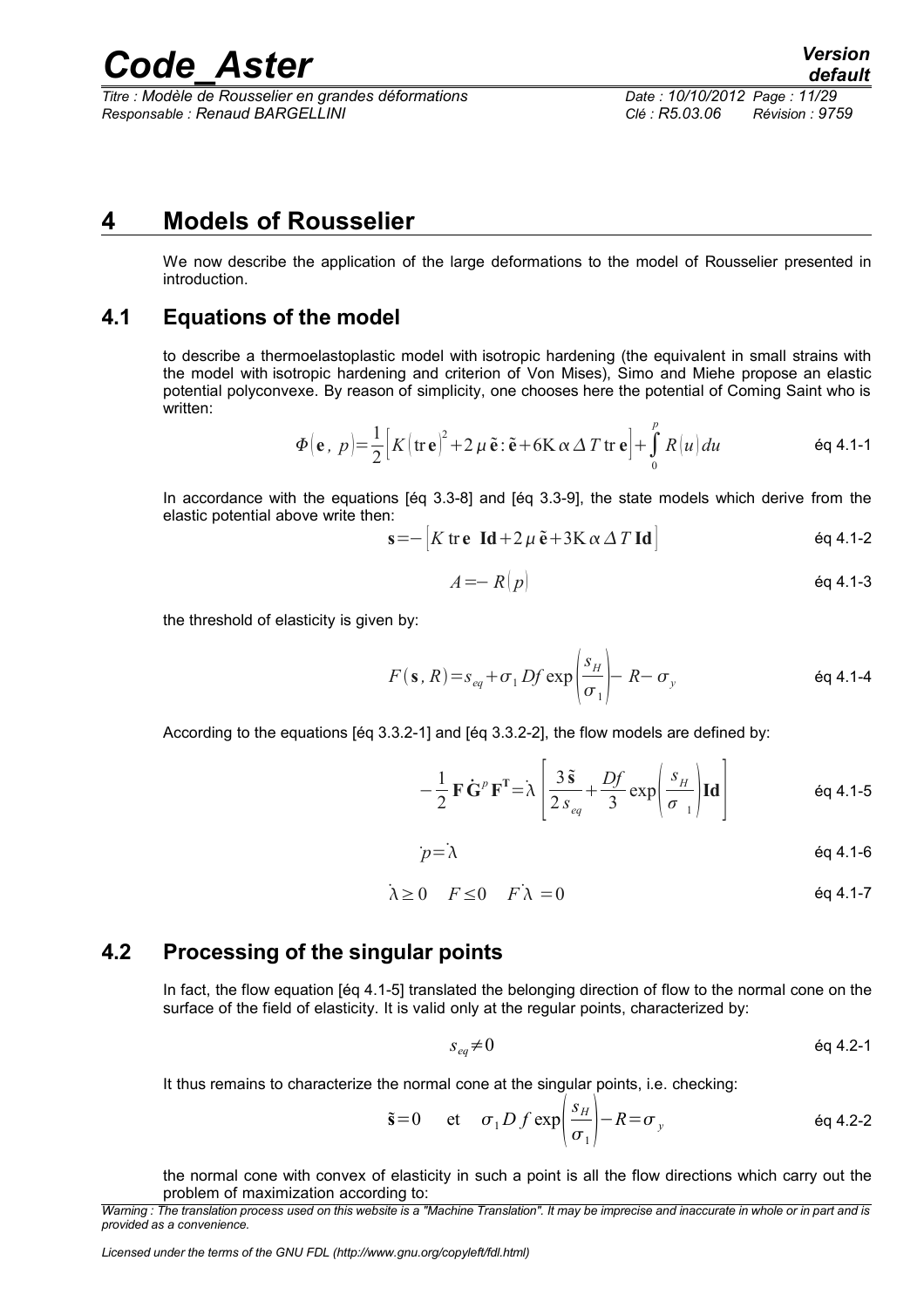*Titre : Modèle de Rousselier en grandes déformations Date : 10/10/2012 Page : 12/29 Responsable : Renaud BARGELLINI Clé : R5.03.06 Révision : 9759*

$$
\Delta^*(\mathbf{s}, \mathbf{R}) = \sup_{\mathbf{D}^{\mathbf{P}}, p} \left[ \mathbf{s} : \mathbf{D}^{\mathbf{P}} - R \ p - \Delta(\mathbf{D}^{\mathbf{P}}, p) \right] \tag{6q 4.2-3}
$$

where  $\Delta^*$  is the indicating function of convex  $F$  and  $\Delta(\mathbf{D}^{\mathbf{p}},\dot{p})$  potential of dissipation obtained by transform of Legendre-Fenchel of the indicating function of *F* :

$$
\Delta(\mathbf{D}^{\mathbf{p}}, \dot{p}) = \sup_{\substack{\mathbf{s}, R \\ F(\mathbf{s}, R) \le 0}} \left| \mathbf{s} : \mathbf{D}^{\mathbf{p}} - R \dot{p} \right| \tag{6q 4.2-4}
$$

After some computations, one obtains:

$$
\varDelta(\mathbf{D}^{\mathbf{p}},\,\dot{p}) = \sigma_{y}\,\dot{p} + \sigma_{1}\,\text{tr}\,\mathbf{D}^{\mathbf{p}}\bigg(\ln\frac{\text{tr}\,\mathbf{D}^{\mathbf{p}}}{D\,f\,\dot{p}} - 1\bigg) + I_{\mathbf{R}^{+}}(\text{tr}\,\mathbf{D}^{\mathbf{p}}) + I_{\mathbf{R}^{+}}(\,\dot{p} - \frac{2}{3}\,D_{eq}^{p})\tag{6q\,4.2-5}
$$

with

$$
I_{\mathbb{R}^+}(x) = \begin{cases} 0 & \text{si } x \ge 0 \\ +\infty \text{ sinon} \end{cases}
$$
 eq 4.2-6

For  $\tilde{\mathbf{s}}=0$ ,  $\Delta^*$  is worth:

$$
I_{\mathbb{R}^+}(x) = \begin{cases} 0 & \text{si } x \ge 0 \\ +\infty \text{ sinon} \end{cases}
$$
 eq 4.2-6  
, 
$$
A^*
$$
 is worth:  

$$
A^*(\mathbf{s}, R) = \sup_{\substack{\mathbf{D}^{\mathbf{p}}, \dot{p} \\ \text{tr } \mathbf{D}^{\mathbf{p}} \ge 0}} \left[ \underbrace{s_H \text{ tr } \mathbf{D}^{\mathbf{p}} - \sigma_1 \text{ tr } \mathbf{D}^{\mathbf{p}} \left( \ln \frac{\text{tr } \mathbf{D}^{\mathbf{p}}}{D f \dot{p}} - 1 \right)}_{G(\text{tr } \mathbf{D}^{\mathbf{p}})} - R \dot{p} - \sigma_y \dot{p} \right]
$$
 eq 4.2-7

By noticing that for  $tr \mathbf{D}^p \geq 0$  , the function  $G(tr \mathbf{D}^p)$  is concave, the suprémum compared to the trace of plastic strain rate **D p** is obtained for:

$$
G'(\text{tr }\mathbf{D}^{\mathbf{p}})=0
$$
 d'où tr  $\mathbf{D}^{\mathbf{p}}=Df\dot{p}\exp\left(\frac{s_H}{\sigma_1}\right)$  éq 4.2-8

 $\lambda$ 

**Note::**

*One finds well then for the indicating function of the threshold of elasticity F .*

$$
D^*(\mathbf{s} , \mathbf{R}) = \sup_{\substack{p \\ p \ge \frac{2}{3} D_{eq}^p \ge 0}} [F \ p] = \begin{cases} 0 & \text{si } F \le 0 \\ +\infty & \text{sinon} \end{cases} \tag{6q 4.2-9}
$$

In a singular point, the normal cone, together of the acceptable flow directions, is thus characterized by:

$$
\text{tr } \mathbf{D}^{\mathbf{p}} = D \, f \, \dot{p} \exp\left(\frac{s_H}{\sigma_1}\right) \tag{6q 4.2-10}
$$

$$
\dot{p} \ge \frac{2}{3} D_{\text{eq}}^p \ge 0 \tag{6q 4.2-11}
$$

### **4.3 Statement of porosity**

<span id="page-11-0"></span>One saw in introduction that the microscopic inspiration of the model of Rousselier is based on a microstructure made up of a cavity and a plastic rigid matrix, therefore isochoric. In this case, porosity is directly connected to the macroscopic strain by the relation eq. 1-1.

*Warning : The translation process used on this website is a "Machine Translation". It may be imprecise and inaccurate in whole or in part and is provided as a convenience.*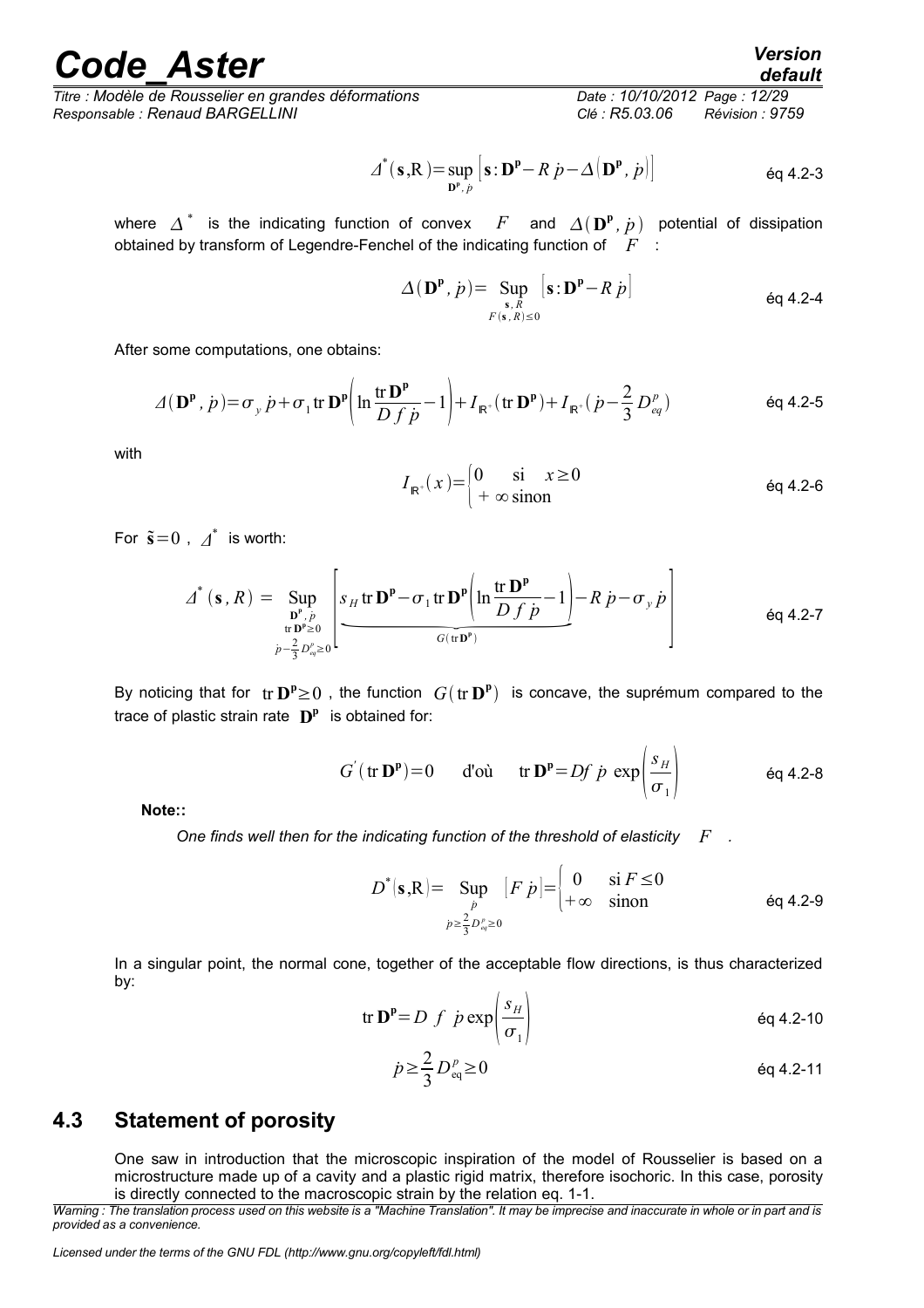*Titre : Modèle de Rousselier en grandes déformations Date : 10/10/2012 Page : 13/29 Responsable : Renaud BARGELLINI Clé : R5.03.06 Révision : 9759*

In this statement, the change of elastic volume of origin is neglected. Without special precaution, this approximation can prove penalizing in the presence of elastic compression, even reasonable, because it leads to a possibly negative porosity.

One thus prefers the following equivalent statement to him, together with an explicit decrease by initial porosity:

$$
f = \max \left( f_{0,1} - \frac{1 - f_0}{J} \right) \tag{6q 4.3-1}
$$

Rousselier proposes as for him to express porosity while being based on plastic strain rate **D p** . The relation is written in incremental form:

$$
\dot{f} = (1 - f) \text{tr } \mathbf{D}^{\mathbf{p}} \qquad \text{Eq 4.3-2}
$$

That means that variable porosity employed to parameterize the plasticity criterion *F* depends only on the plastic strain. In fact, plastic strain rate is a quantity evaluated in the slackened configuration. Its transport in the present configuration (as **D** ) is still expressed:

$$
\mathbf{F}^{\mathbf{e}} \mathbf{D}^{\mathbf{p}} \mathbf{F}^{\mathbf{e}^{\mathbf{T}}} = -\frac{1}{2} \mathbf{F} \dot{\mathbf{G}}^{\rho} \mathbf{F}^{\mathbf{T}}
$$

In this case, the law of evolution of porosity is expressed:

$$
\dot{f} = (1 - f) \operatorname{tr} \left( -\frac{1}{2} \mathbf{F} \dot{\mathbf{G}}^P \mathbf{F}^{\mathrm{T}} \right) \tag{6q 4.3-4}
$$

to avoid that the integration of porosity does not interfere with that of plasticity (since the two variables are coupled), it is necessary to separate integration from the constitutive law in two times: integration of plasticity with porosity built-in with its value at the beginning of time step, then integration of porosity by means of the equation 4.3-4 where the plastic evolution is that calculated with the preceding phase.

#### **Notice important:**

There are thus two possible versions of the model, according to whether one chooses the total deflection or the plastic strain in the evolution of porosity. Surprisingly, the choice seems to have an impact determining on the response at the level of structure, since it privileges or not the bifurcations of the zone where the strains are located. At the present time, version 4.3-1 is established in the code, version 4.3-4 being accessible to the developers by modification from parameter TYPORO in routine LCROLO. However, this strong sensitivity must lead the user to a greatest caution in the use of this model. Searches are in hand to understand this sensitivity and to discriminate the two alternatives for the evolution of porosity.

### **4.4 Relation "ROUSSELIER `**

<span id="page-12-0"></span>This behavior model is available via L" argument "ROUSSELIER 'of key word COMP\_INCR under L" operator STAT\_NON\_LINE, with argument "SIMO\_MIEHE `of factor key word the DEFORMATION.

L" together of the parameters of the model is provided under the key keys factors "ROUSSELIER `or "ROUSSELIER\_FO `and "TENSION `(to define curve of tension) of the command DEFI\_MATERIAU ([U4.43.01]).

*Warning : The translation process used on this website is a "Machine Translation". It may be imprecise and inaccurate in whole or in part and is provided as a convenience.*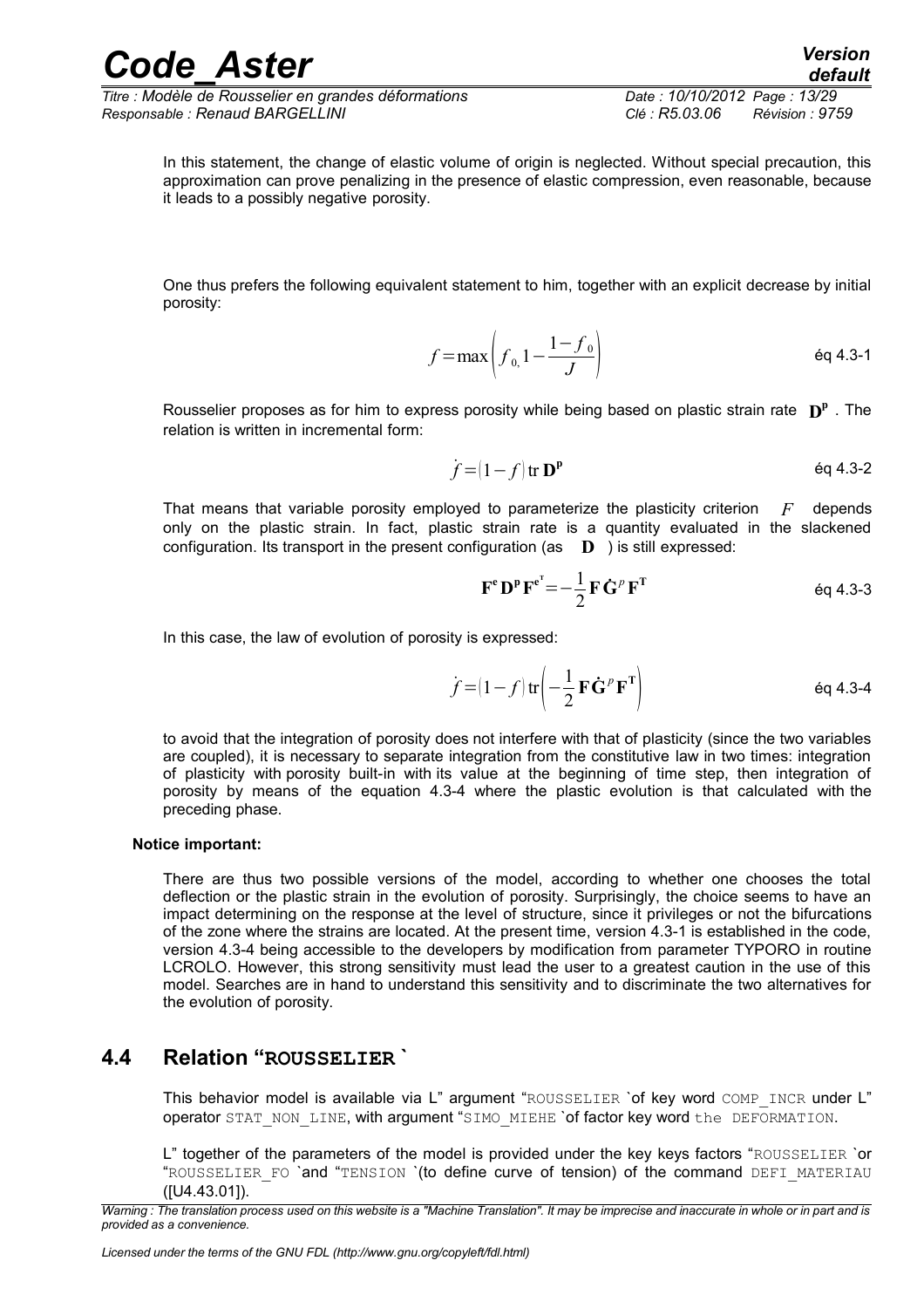*Titre : Modèle de Rousselier en grandes déformations Date : 10/10/2012 Page : 14/29 Responsable : Renaud BARGELLINI Clé : R5.03.06 Révision : 9759*

#### **Note:**

*L" user must S" ensure well that "experimental" curve of tension used, either directly, or to deduce from it the slope D" hardening is well given in the plane forced rational*  $\sigma$ *=F/S logarithmic strain*  $\ln\left(1+\Delta\,l/l_{_0}\right)$  where  $\,l_{_0}\,$  is the initial length of the useful part of the test*tube, l the variation length after strain, F the applied force and S current surface*.

### **4.5 Stresses and local variables**

<span id="page-13-2"></span>the stresses are the stresses of Cauchy,  $\sigma$  thus calculated on the present configuration (six components in 3D, four in 2D).

The local variables produced in *the Code\_Aster* are:

- •V1, cumulated plastic strain *p* ,
- •V2, porosity *f* ,
- •V3 with V8, the elastic strain tensor **e** ,
- •V9, the indicator of plasticity (0 if the last calculated increment is elastic, 1 if regular plastic solution, 2 if singular plastic solution).

**Note:**

*If the user wants to possibly recover strains in postprocessing of his computation, it is necessary to trace the strains of Green-Lagrange* **E** *, which represents a measurement of the strains in large deformations (option* EPSG\_ELGA *or* EPSG\_ELNO *of CALC\_CHAMP). The classical linearized strains measure strains under the assumption of the small strains and do not have a meaning in large deformations.*

### **5 Numerical formulation**

<span id="page-13-1"></span>For the variational formulation, it acts of same as that given in the note [R5.03.21] and which refers to the constitutive law with isotropic hardening and criterion of Von Mises in large deformations. We point out only that it is about an eulerian formulation, with reactualization of the geometry to each increment and each iteration, and that one takes account of the stiffness of behavior and the geometrical stiffness.

We present the numerical integration of the constitutive law now and give the form of the tangent matrix (options FULL\_MECA and RIGI\_MECA\_TANG).

### **5.1 Form of the discretized model**

<span id="page-13-0"></span>Knowing the stress  $\sigma^-$  , the cumulated plastic strain  $p^-$  , the elastic strain  $e^-$  , displacements  $\mathbf{u}^$ and  $\Delta$ **u**, one seeks to determine  $(\sigma, p, e)$ .

Displacements being known, the gradients of the transformation of  $\ket{\Omega_0}$  with  $\ket{\Omega^-}$ , noted  $\ket{\mathrm{F}^-}$ , and of  $\Omega^-$  with  $\Omega$  , noted  $\Delta F$  , are known.

To integrate this model of behavior, one employs an implicit diagram of Eulerian, porosity being an explicit function of the strain via equation 4.3-1, therefore known during the integration of the behavior.

Once discretized, the following system then is obtained:

| $F = \Delta F F$ | éa 5.1-1                                                                                                                               |
|------------------|----------------------------------------------------------------------------------------------------------------------------------------|
| $J = det F$      | $eq 5.1 - 2$                                                                                                                           |
| $J\sigma = \tau$ | $eq 5.1 - 3$                                                                                                                           |
|                  | ra tuanglatigu mugagan waad an thia wakaita in a Mdaghing Tuanglatigull. It maw ha immaaiga guud inganunta in whale guud and in and in |

*Warning : The translation process used on this website is a "Machine Translation". It may be imprecise and inaccurate in whole or in part and is provided as a convenience.*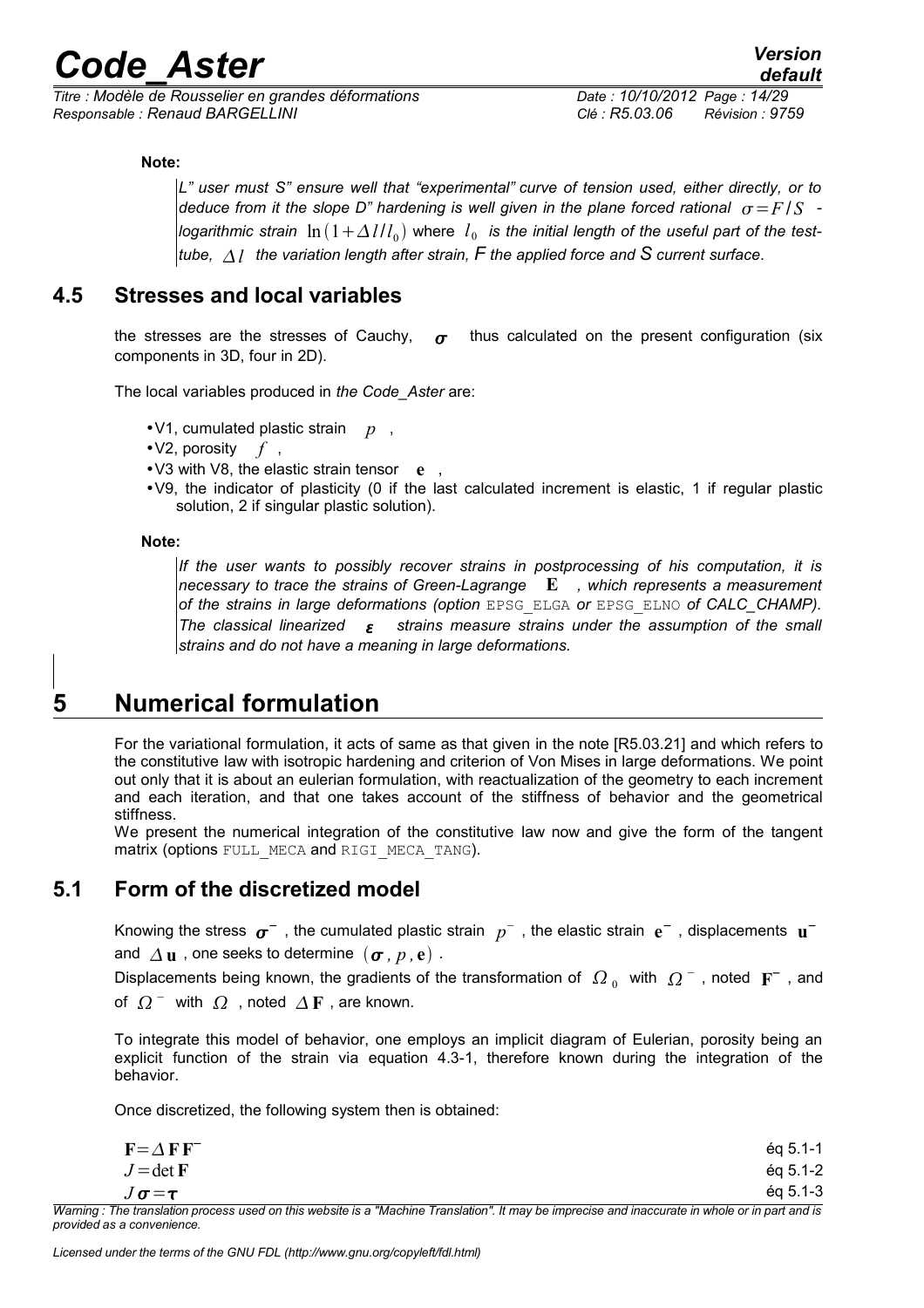| <b>Code Aster</b>                                                                                                                                                            | <b>Version</b><br>default                                         |  |
|------------------------------------------------------------------------------------------------------------------------------------------------------------------------------|-------------------------------------------------------------------|--|
| Titre : Modèle de Rousselier en grandes déformations<br>Responsable : Renaud BARGELLINI                                                                                      | Date: 10/10/2012 Page: 15/29<br>Clé : R5.03.06<br>Révision : 9759 |  |
| $\tau = s b^e$<br>$b^e = Id - 2e$                                                                                                                                            | $éq 5.1 - 4$<br>$éq 5.1 - 5$                                      |  |
| • Equations of state:<br>$\mathbf{s} = -[2\,\mu\,\mathbf{\tilde{e}} + K\,\mathbf{tr}\,\mathbf{e}\,\mathbf{Id} + 3\mathbf{K}\,\alpha\,\Delta\,T\,\mathbf{Id}]$<br>$A = -R(p)$ | $éq. 5.1-6$<br>ég 5.1-7                                           |  |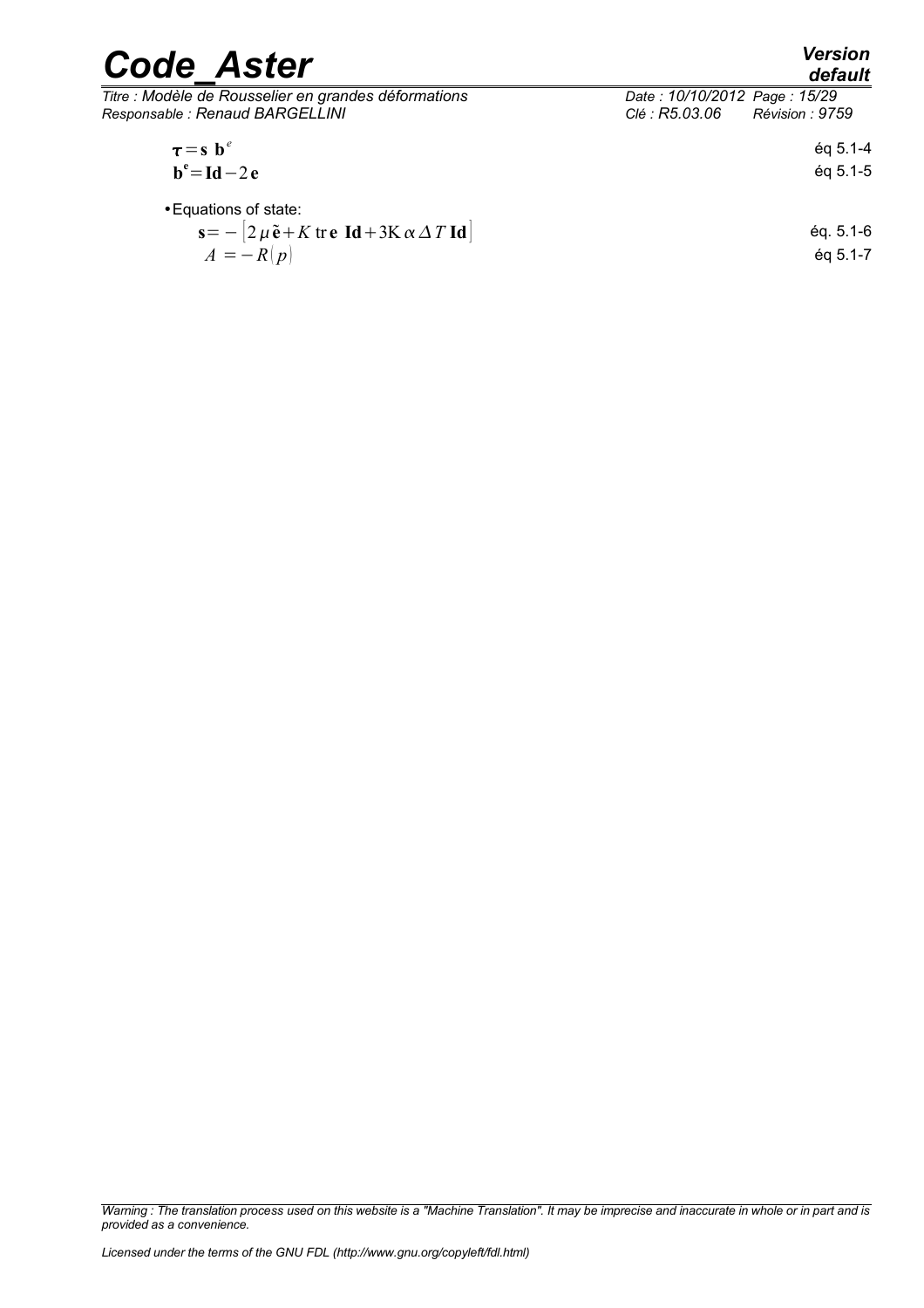*Titre : Modèle de Rousselier en grandes déformations Date : 10/10/2012 Page : 16/29 Responsable : Renaud BARGELLINI Clé : R5.03.06 Révision : 9759*

*default*

Thereafter, one expresses the flow models and the plasticity criterion directly according to the tensor of the elastic strain **e** .

•Flow models

$$
\mathbf{D}^{\mathsf{p}} \simeq -\frac{1}{2} \mathbf{F} \dot{\mathbf{G}}^{\mathsf{p}} \mathbf{F}^{\mathsf{T}} = -\frac{1}{2 \Delta t} \left[ \underbrace{\mathbf{F} \mathbf{G}^{\mathsf{p}} F^{\mathsf{T}}}_{\mathbf{b}^{\mathsf{e}}} - \Delta \mathbf{F} \underbrace{\mathbf{F}^{\mathsf{T}} \mathbf{G}^{\mathsf{p}} \mathbf{F}^{-\mathsf{T}}}_{\mathbf{b}^{\mathsf{e}}} \Delta \mathbf{F}^{\mathsf{T}} \right]
$$
\n
$$
= -\frac{1}{2 \Delta t} \left[ \mathbf{Id} - 2 \mathbf{e} - \Delta F \left[ \mathbf{Id} - 2 \mathbf{e}^{-} \right] \Delta \mathbf{F}^{\mathsf{T}} \right] \qquad \text{eq 5.1-8}
$$
\n
$$
= (\mathbf{e} - \underbrace{\frac{1}{2} \left[ \mathbf{Id} - \Delta \mathbf{F} \left[ \mathbf{Id} - 2 \mathbf{e}^{-} \right] \Delta \mathbf{F}^{\mathsf{T}} \right] }_{\mathbf{e}^{\mathsf{T}^{\mathsf{r}}}}) / \Delta t = (\mathbf{e} - \mathbf{e}^{\mathsf{T}^{\mathsf{r}}}) / \Delta t
$$

By taking the parts traces and deviatoric of the equation [éq 4.1-5], one obtains:

tr 
$$
\mathbf{e}
$$
 – tr  $\mathbf{e}^{Tr} = \Delta p D f \exp\left(\frac{-3 K \alpha \Delta T}{\sigma_1}\right) \exp\left(\frac{-K \text{ tr } \mathbf{e}}{\sigma_1}\right)$  éq 5.1-9  
\n
$$
\tilde{\mathbf{e}} = \begin{vmatrix}\n\tilde{\mathbf{e}}^{\text{Tr}} - \frac{3}{2} \Delta p \frac{\tilde{\mathbf{e}}}{e_{eq}} & \text{si solution régulière} \\
0 & \text{et } \Delta p \ge \frac{2}{3} (\tilde{\mathbf{e}} - \tilde{\mathbf{e}}^{Tr})_{eq} & \text{si solution singulière}\n\end{vmatrix}
$$

•Conditions of coherence

$$
F = \begin{pmatrix} 2 \mu e_{eq} + \sigma_1 D f \exp\left(\frac{-3 K \alpha \Delta T}{\sigma_1}\right) \exp\left(\frac{-K t r \mathbf{e}}{\sigma_1}\right) - R - \sigma_y & \text{si solution régulière} \\ \sigma_1 D f \exp\left(\frac{-3 K \alpha \Delta T}{\sigma_1}\right) \exp\left(\frac{-K t r \mathbf{e}}{\sigma_1}\right) - R - \sigma_y & \text{si solution singulière} \end{pmatrix}
$$
eq 5.1-11  
avec  $F \le 0$   $\Delta p \ge 0$   $F \Delta p = 0$ 

*Warning : The translation process used on this website is a "Machine Translation". It may be imprecise and inaccurate in whole or in part and is provided as a convenience.*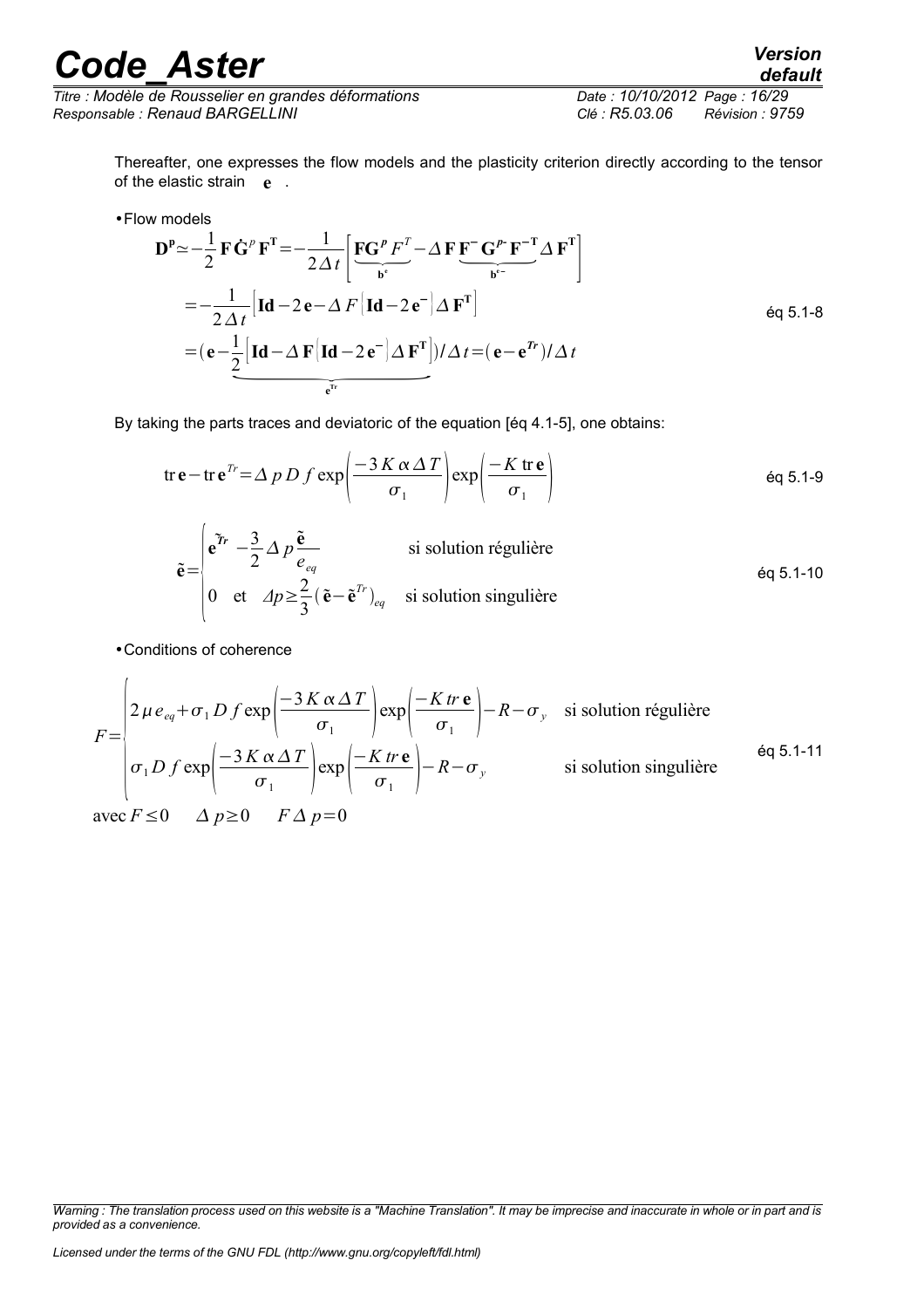*Titre : Modèle de Rousselier en grandes déformations Date : 10/10/2012 Page : 17/29 Responsable : Renaud BARGELLINI Clé : R5.03.06 Révision : 9759*

### **5.2 Resolution of the nonlinear system**

<span id="page-16-1"></span>the integration of the constitutive law is thus summarized to solve the system [éq 5.1-9], [éq 5.1-10] and [éq 5.1-11]. We will see that this resolution is brought back to that of only one scalar equation, whose unknown  $x$  is the increment of the trace of the elastic strain:

$$
x = \text{tr } \mathbf{e} - \text{tr } \mathbf{e}^{Tr} \tag{6q 5.2-1}
$$

Thanks to this choice, that the solution is elastic or plastic, attack in a singular point or not, the equation [éq 5.1-9] bearing on the trail of the elastic increment is always valid and makes it possible to express the increment of cumulated plastic strain:

From the equation 
$$
x = 0
$$
 and  $x = 0$  and  $y = 0$  and  $y = 0$ . Then,  $x = 0$  and  $y = 0$  and  $y = 0$  and  $y = 0$ . Then,  $x = 0$  and  $y = 0$  and  $y = 0$  and  $y = 0$  and  $y = 0$ . Then,  $x = 0$  and  $y = 0$  and  $y = 0$  and  $y = 0$  and  $y = 0$  and  $y = 0$  and  $y = 0$ . Then,  $x = 0$  and  $y = 0$  and  $y = 0$  and  $y = 0$  and  $y = 0$  and  $y = 0$  and  $y = 0$  and  $y = 0$  and  $y = 0$  and  $y = 0$  and  $y = 0$  and  $y = 0$  and  $y = 0$  and  $y = 0$  and  $y = 0$  and  $y = 0$  and  $y = 0$  and  $y = 0$  and  $y = 0$  and  $y = 0$  and  $y = 0$  and  $y = 0$  and  $y = 0$  and  $y = 0$  and  $y = 0$  and  $y = 0$  and  $y = 0$  and  $y = 0$  and  $y = 0$  and  $y = 0$  and  $y = 0$  and  $y = 0$  and  $y = 0$  and  $y = 0$  and 

This equation shows us that one can seek *x*≥0 to guarantee a positive cumulated plastic strain and that the elastic solution is obtained for  $x=0$ . It is also noticed that the increment of cumulated plastic strain is a function continuous and strictly increasing of *x* . With the help of these remarks, if one notes by S the term [éq 5.2-3] in the plasticity criterion, it acts then, there too, of a continuous and strictly increasing function of *x* :

$$
F=2\,\mu\,e_{eq}-S(x) \quad \text{avec} \quad S(x)=-\sigma_1 G \exp\left(-\frac{Kx}{\sigma_1}\right)+R\left(p(x)\right)+\sigma_y \qquad \text{eq 5.2-3}
$$

<span id="page-16-0"></span>A this stage, the approach of resolution breaks up into two times.

#### **5.2.1 Examination of the singular points**

Such a singular point is characterized by [éq 5.1-10] (low) and [éq 5.1-11] (low), therefore in particular par.  $S(x)=0$  Because of the properties of *S*, this equation admits with more the one positive solution, say  $\ _{X}{}^{S}$  which exists if and only if  $\ S(0){\leq}0$  . The knowledge of  $\ _{X}{}^{S}$  makes it possible to deduce from it the strain tensor elastics **e** , the plastic strain cumulated *p* as well as the thermodynamic forces **s** and *R* .

Finally, this singular point will be solution if the inequality in [éq 5.1-11] (low) is checked, i.e. if:

$$
\Delta p^s \ge \frac{2}{3} \left( \tilde{\mathbf{e}}^s - \tilde{\mathbf{e}}^{\mathrm{Tr}} \right)_{\mathrm{eq}} \tag{6q 5.2.1-1}
$$

*Warning : The translation process used on this website is a "Machine Translation". It may be imprecise and inaccurate in whole or in part and is provided as a convenience.*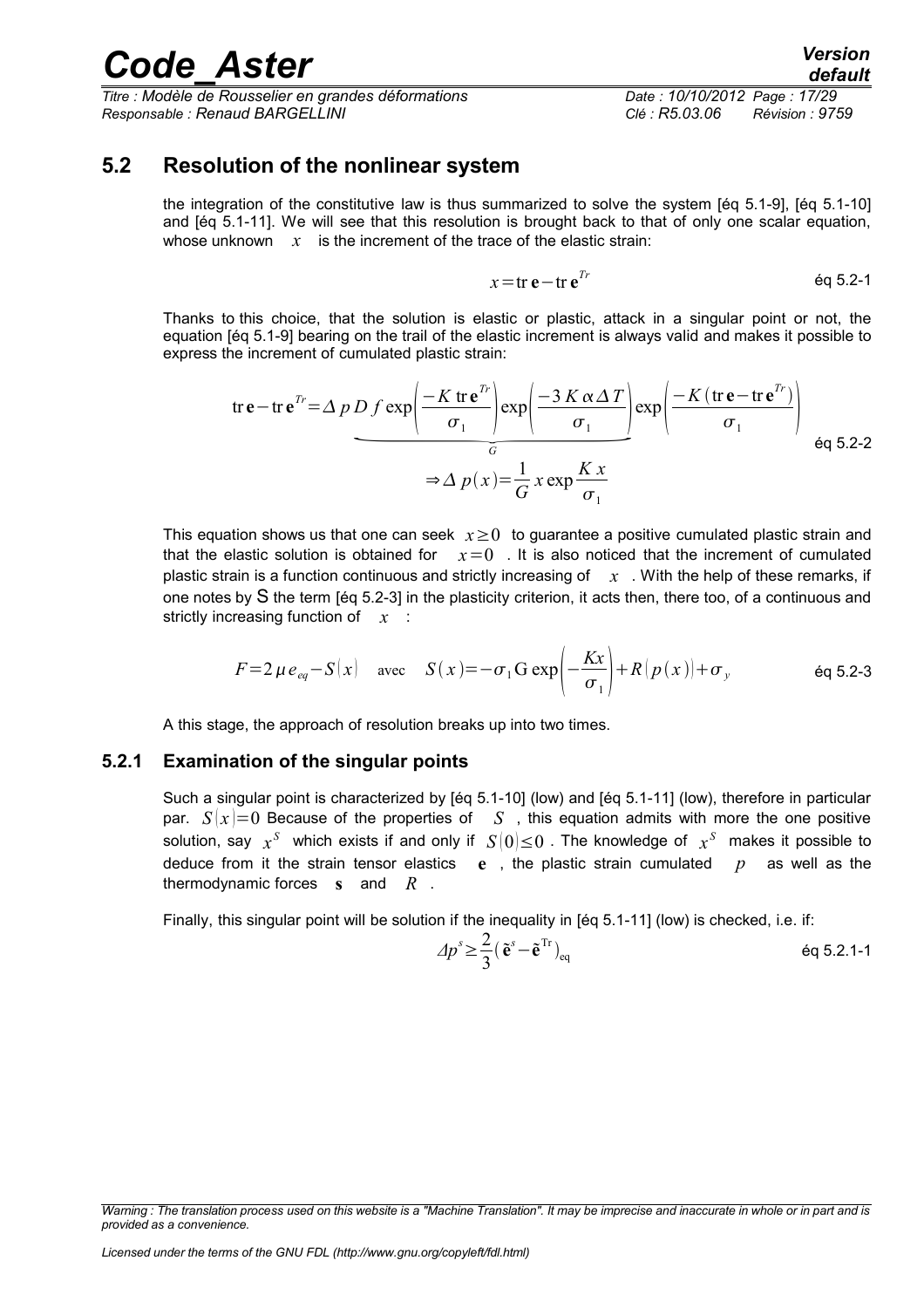*Titre : Modèle de Rousselier en grandes déformations Date : 10/10/2012 Page : 18/29 Responsable : Renaud BARGELLINI Clé : R5.03.06 Révision : 9759*

#### **5.2.2 regular Solution**

<span id="page-17-0"></span>the flow equation [éq 5.1-10] (high) which determines the deviatoric part of the elastic strain tensor makes it possible to deduce a scalar equation from it function from the increment of cumulated plastic strain:

$$
\tilde{\mathbf{e}} - \tilde{\mathbf{e}}^{\mathrm{Tr}} = -\frac{3}{2} \Delta p \frac{\tilde{\mathbf{e}}}{e_{\mathrm{eq}}} \qquad \Rightarrow \qquad \begin{vmatrix} e_{\mathrm{eq}} = e_{\mathrm{eq}}^{\mathrm{Tr}} - \frac{3}{2} \Delta p \\ \tilde{\mathbf{e}} = \frac{e_{\mathrm{eq}}}{e_{\mathrm{eq}}^{\mathrm{Tr}}} \tilde{\mathbf{e}}^{\mathrm{Tr}} \end{vmatrix} \qquad \text{eq 5.2.2-1}
$$

One notes that because of positivity of  $e_{eq}$ , the value sells by auction of  $\Delta p$  is limited:

$$
\Delta p \leq \frac{2}{3} e_{\text{eq}}^{\text{Tr}} \qquad \qquad \text{eq 5.2.2-2}
$$

the condition of coherence determines now *x* :

$$
F = 2 \mu e_{eq}^{Tr} - S(x) - 3 \mu \Delta p \le 0
$$

being given this statement, the increase of the licit value of  $\Delta p$  is reduced to the only condition  $S(x) \geq 0$  or, in an equivalent way, with  $x \geq x^S$  .

The elastic solution is obtained for  $x = 0$ . It is the solution of the problem if and only if:

$$
F(0)=2\,\mu \, e_{eq}^{Tr}-S(0)<0
$$

In the contrary case, one must then solve:

$$
F(x)=2\mu e_{eq}^{Tr}-S(x)-\frac{3\mu}{G}x\exp(\frac{Kx}{\sigma_1})=0 \quad \text{avec} \quad\n\begin{cases}\nx>x^s & \text{si } x^s \text{ existe} \\
x>0 & \text{ sinon}\n\end{cases}\n\quad \text{eq 5.2.2-5}
$$

This function is continuous and strictly decreasing and tends towards −∞ with *x* . She thus admits with more the one solution. The demonstration of the existence of this solution is immediate. Indeed, it is enough to prove that *F* is positive on the lower limit of the interval of search. When  $x^{\mathcal{S}}$  does not exist,  $\,F(0) {>} 0\,$  since the solution is not elastic.

When  $x^S$  exists, the function is worth:

$$
F(x^{s}) = 2\mu \, e_{\text{eq}}^{\text{Tr}} - 3\mu \, \Delta \, p^{s} > 0 \Leftrightarrow \Delta \, p^{s} < \frac{2}{3} \, e_{\text{eq}}^{\text{Tr}} \tag{6q\,5.2.2-6}
$$

This condition is checked since one rejected the solution singular.

*Warning : The translation process used on this website is a "Machine Translation". It may be imprecise and inaccurate in whole or in part and is provided as a convenience.*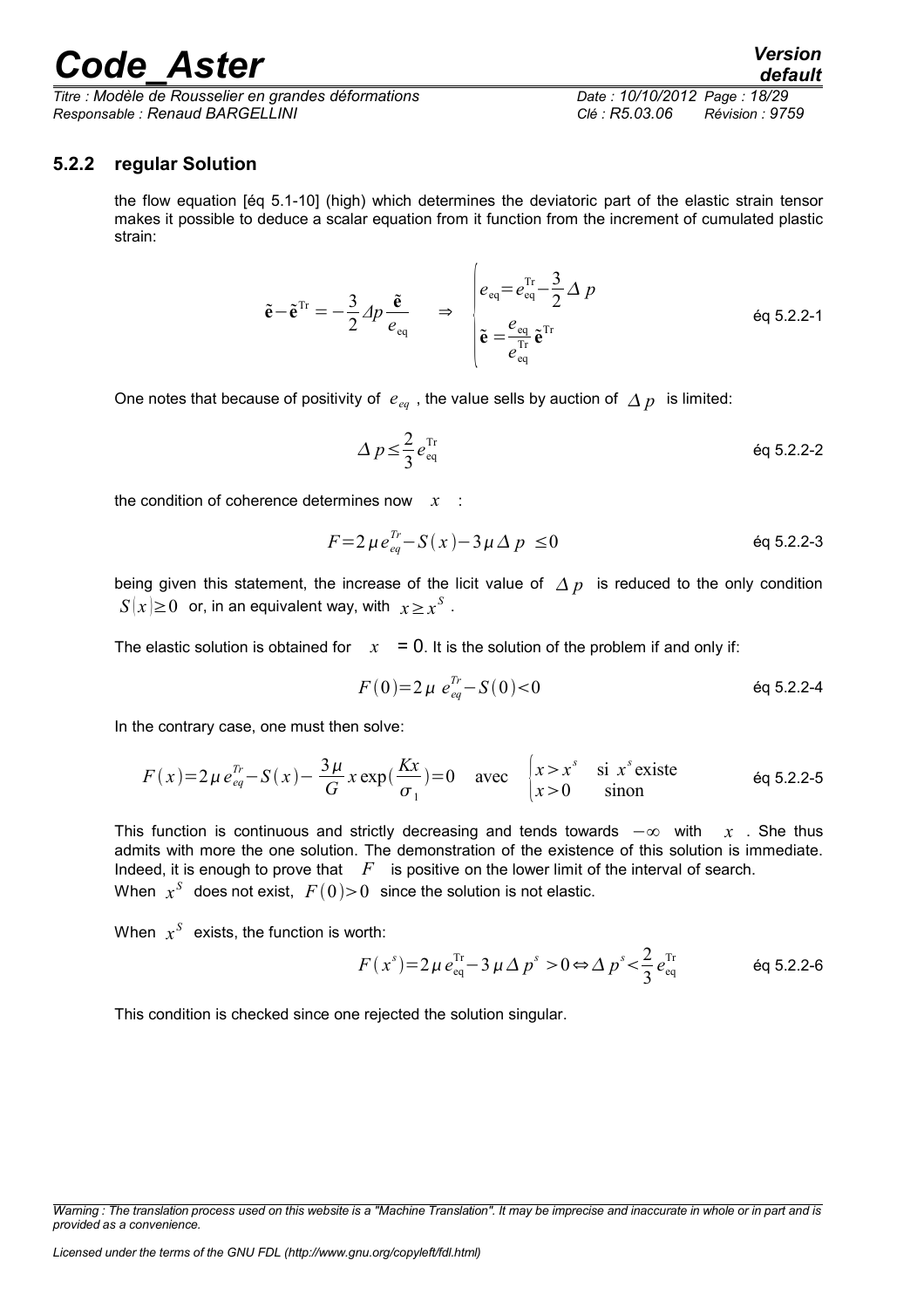*Titre : Modèle de Rousselier en grandes déformations Date : 10/10/2012 Page : 19/29 Responsable : Renaud BARGELLINI Clé : R5.03.06 Révision : 9759*

### **5.3 Course of computation**

<span id="page-18-2"></span>the approach to solve all the equations of the model is the following one:

- 1) One searches if the solution is elastic
	- computation of  $F(0)$
	- if  $F(0)$  < 0 , the solution of the problem is the elastic solution  $x^{Sol}$  = 0
	- •if not one passes in 2)
- 2) If  $S(0) > 0$ , the solution is plastic and regular
	- •one passes in 4)
- 3) If  $S(0)$  < 0 , one seeks if the solution is singular
	- one solves  $S(x^s) = 0$
	- •if  $x^s$  the inequality checks  $\Delta p^s \geq \frac{2}{3}$  $\frac{2}{3}(\tilde{\mathbf{e}}^{s}-\tilde{\mathbf{e}}^{\text{Tr}})_{\text{eq}}$  , then the solution is singular  $x^{Sol} = x^{s}$
	- if not,  $x^s$  is a lower limit to solve  $F(x)=0$ , one passes in 4)
- 4) The solution is plastic and regular
	- one solves  $F(x)=0$

### **5.4 Resolution**

<span id="page-18-1"></span>to solve the two equations  $S(x)=0$  and  $F(x)=0$ , one employs a method of Newton with controlled limits coupled to dichothomy when Newton gives a solution apart from the interval of the two limits. One now presents the determination of the limits for each preceding case (points 2) 3) and 4) preceding paragraph).

#### **5.4.1 Hight delimiters and lower if the function S is strictly positive in the beginning**

<span id="page-18-0"></span>One solves:

$$
\begin{cases}\nF(x)=0 & \text{if } P(x) = 0 \\
F(0) > 0\n\end{cases} \Rightarrow \begin{cases}\n\frac{2\mu e_{eq}^{Tr} - S(x)}{f_1} = \frac{3\mu}{G} x \exp(\frac{Kx}{\sigma_1}) \\
f_1(0) > 0\n\end{cases} \tag{6q 5.4.1-1}
$$

where the function  $\Delta p(x)$  is continuous, strictly increasing and null in the beginning and the function  $f_1(x)$  is continuous, strictly decreasing and strictly positive at the origin (see [Figure 5.4.1-a]).<br>One poses:<br> $f$  ${{f}_{{\rm{1}}}}(x)$  is continuous, strictly decreasing and strictly positive at the origin (see [Figure 5.4.1-a]). One poses:

$$
f_1 = 2\mu e_{eq}^{Tr} - R(x) - \sigma_y + \sigma_1 G \exp(-\frac{Kx}{\sigma_1}) \quad \text{alors} \quad f_2(x) < f_1(x) \qquad \forall x \ge 0 \tag{6q\ 5.4.1-2}
$$

*Warning : The translation process used on this website is a "Machine Translation". It may be imprecise and inaccurate in whole or in part and is provided as a convenience.*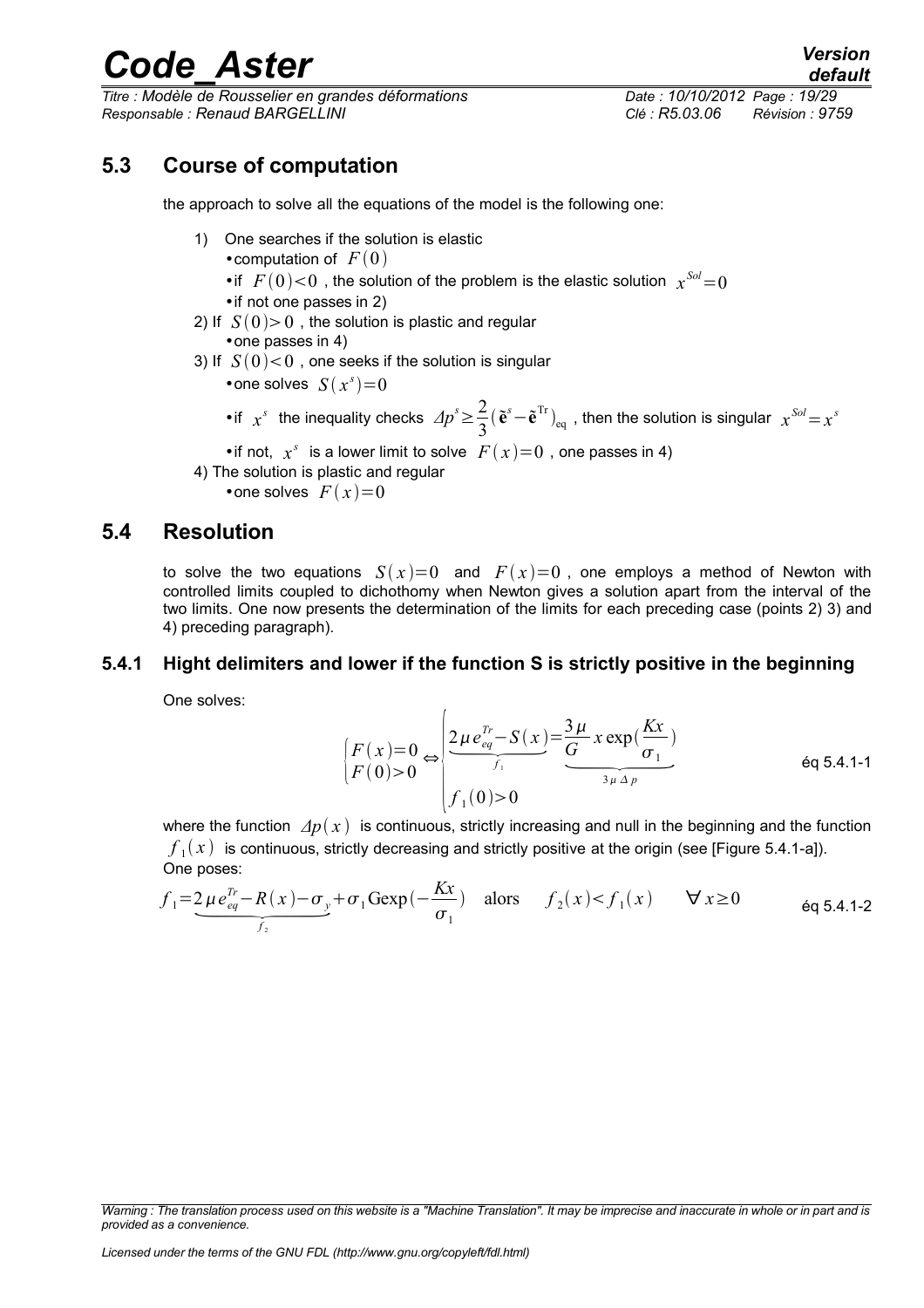*Titre : Modèle de Rousselier en grandes déformations Date : 10/10/2012 Page : 20/29 Responsable : Renaud BARGELLINI Clé : R5.03.06 Révision : 9759*

*default*

where the function  $\,f_{\,2}(\,x\,)$  is continuous, strictly decreasing. In this case, the resolution of the equations:

$$
f_2(\Delta p^{inf}) = 3\mu \Delta p^{inf} \text{ and } x^{inf} \exp(\frac{Kx^{inf}}{\sigma_1}) = G\Delta p^{inf} \qquad \text{Eq 5.4.1-3}
$$

to deduce some successively  $\varDelta p$  then  $\chi$  gives a lower limit  $\chi^\mathrm{Inf}$  which corresponds to the solution of the model to isotropic hardening and criterion of Von Mises. If  $\,\,f_2(0) {<} 0$  , the lower limit is taken equalizes to zero:  $x^{\textit{inf}}\!=\!0$  .

The upper limit  $x^{\text{Sup}}$  is such as:

$$
x^{\text{Sup}} \exp\left(\frac{\text{K}x^{\text{Sup}}}{\sigma_1}\right) = \frac{G}{3\,\mu} f_1(x^{\text{Inf}})
$$
éq 5.4.1-4

the equation of the type  $\int x \exp\left(\frac{Kx}{K}\right)$  $\sigma_{1}$  $=constante$  is solved by a method of Newton.



**Appear 5.4.1-a: chart of the hight delimiters and lower**

*Warning : The translation process used on this website is a "Machine Translation". It may be imprecise and inaccurate in whole or in part and is provided as a convenience.*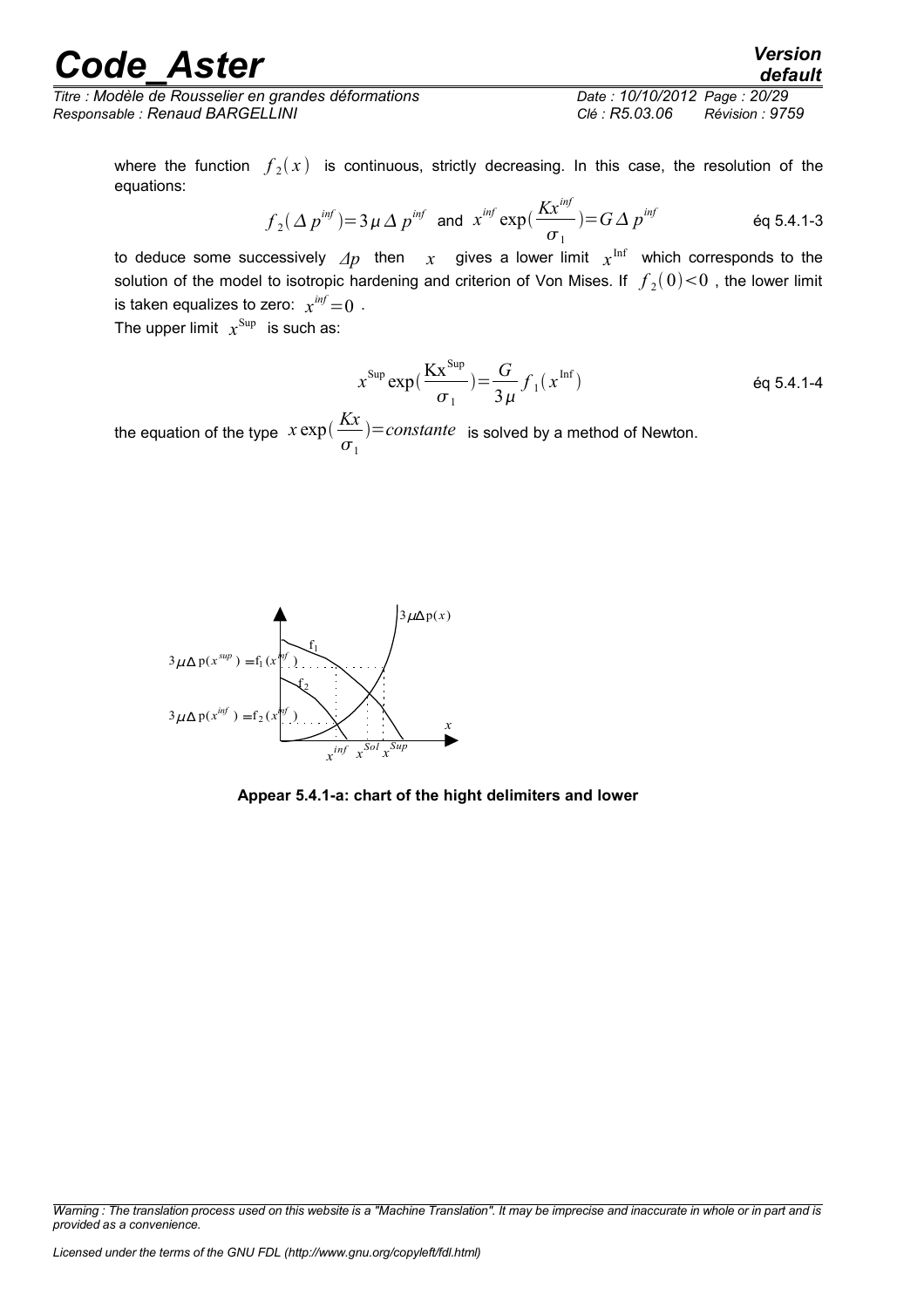*Titre : Modèle de Rousselier en grandes déformations Date : 10/10/2012 Page : 21/29 Responsable : Renaud BARGELLINI Clé : R5.03.06 Révision : 9759*

#### **5.4.2 Hight delimiters and lower if the function S is negative or null at the origin**

<span id="page-20-0"></span>the system to be solved is the following:

$$
\begin{array}{ccc}\nS(x)=0 & \Leftrightarrow & R\left(p^{-}+\frac{x}{G}\exp\left(\frac{Kx}{\sigma_{1}}\right)\right)+\sigma_{y}=\sigma_{1}\text{Gexp}\left(-\frac{Kx}{\sigma_{1}}\right) \\
S(0)<0 & R\left(p^{-}\right)+\sigma_{y}<\sigma_{1}G\n\end{array}
$$
\neq 5.4.2-1

the part of left is a function continuous, strictly increasing of *x* and strictly positive in the beginning, the part of right is a function continuous, strictly decreasing of *x* and strictly positive at the origin. Using the properties of these two functions, a chart (cf [Figure 5.4.2-a]) of these functions shows that the higher limit  $\,\,x^{\rm Sup} \,\,$  is such as:

$$
\sigma_1 G \exp(-\frac{Kx^{Sup}}{\sigma_1}) = R\left(p^{-}\right) + \sigma_y \quad \Leftrightarrow \quad x^{Sup} = \frac{\sigma_1}{K} \log \left(\frac{\sigma_1 G}{R\left(p^{-}\right) + \sigma_y}\right) \tag{6q\ 5.4.2-2}
$$

the lower limit  $x^{\inf}$  is such as:

$$
\sigma_1 G \exp\left(-\frac{Kx^{Inf}}{\sigma_1}\right) = R\left(p^{-} + \frac{x^{Sup}}{G}\exp\left(\frac{Kx^{Sup}}{\sigma_1}\right)\right) + \sigma_y
$$
\n
$$
\Leftrightarrow x^{Inf} = \left|\frac{\sigma_1}{K} \log \left(\frac{\sigma_1 G}{R\left(p^{-} + \frac{x^{Sup}}{G}\exp\left(\frac{Kx^{Sup}}{\sigma_1}\right)\right) + \sigma_y}\right)\right|^{+}
$$
\n
$$
\Leftrightarrow q = 5.4.2-3
$$



**Figure 5.4.2-a: chart of the hight delimiters and lower**

*Warning : The translation process used on this website is a "Machine Translation". It may be imprecise and inaccurate in whole or in part and is provided as a convenience.*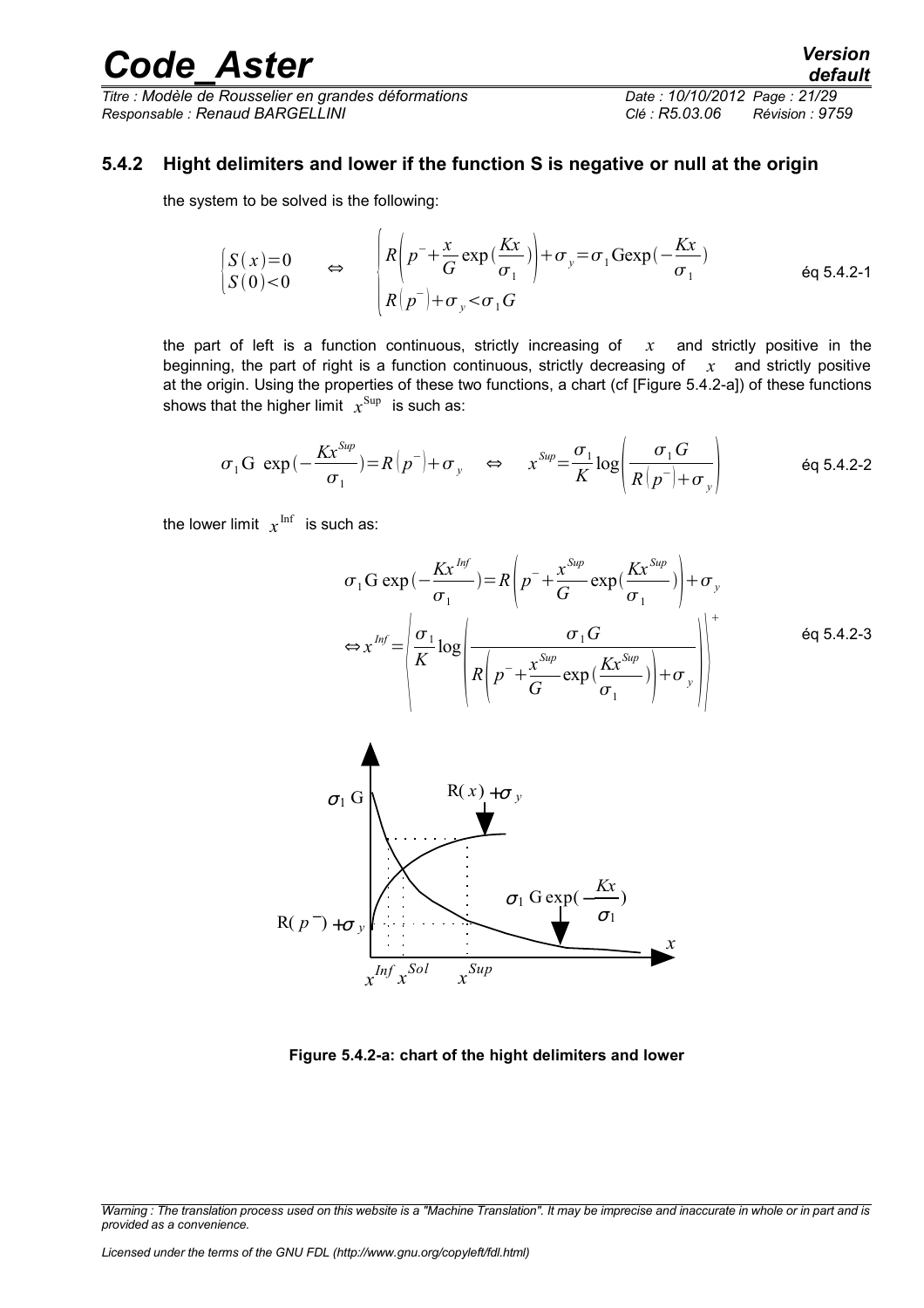*Titre : Modèle de Rousselier en grandes déformations Date : 10/10/2012 Page : 22/29 Responsable : Renaud BARGELLINI Clé : R5.03.06 Révision : 9759*

### <span id="page-21-0"></span>**5.4.3 Hight delimiters and lower if the function** *S* **is strictly negative in the beginning and** *x s*  **not solution**

 $\overline{1}$ 

One solves the following system:

$$
\begin{array}{ccc}\n\text{ring system:} \\
\begin{bmatrix}\nF(x)=0 \\
S(0) < 0 \\
S(x^s)=0\n\end{bmatrix} & \Leftrightarrow & \begin{cases}\n2\mu e_{eq}^{Tr} - S(x) = \frac{3\mu}{G} x \exp\left(\frac{Kx}{\sigma_1}\right) \\
f_1(0) > 0 \\
2\mu e_{eq}^{Tr} = \frac{3\mu}{G} x^s \exp\left(\frac{Kx^s}{\sigma_1}\right)\n\end{cases}\n\end{array}\n\tag{6q 5.4.3-1}
$$

the solution  $x^{Sol}$  is such as  $S(x^{Sol}){>}0$  .

For the lower limit, one takes  $x^{Inf}=x^s$  . Being given the properties of the functions  $f_1$  (strictly decreasing) and  $3\,\mu\,\Delta\,p(\,x\,)$  (strictly increasing), the higher limit  $\,x^{Sup}\,$  is such as (cf [Figure 5.4.3a]):

$$
x^{Sup} \exp\left(\frac{Kx^{Sup}}{\sigma_1}\right) = \frac{2G}{3} e_{eq}^{Tr}
$$

This equation is solved by a method of Newton.



**Appear 5.4.3-a: chart of the hight delimiters and lower**

*default*

*Warning : The translation process used on this website is a "Machine Translation". It may be imprecise and inaccurate in whole or in part and is provided as a convenience.*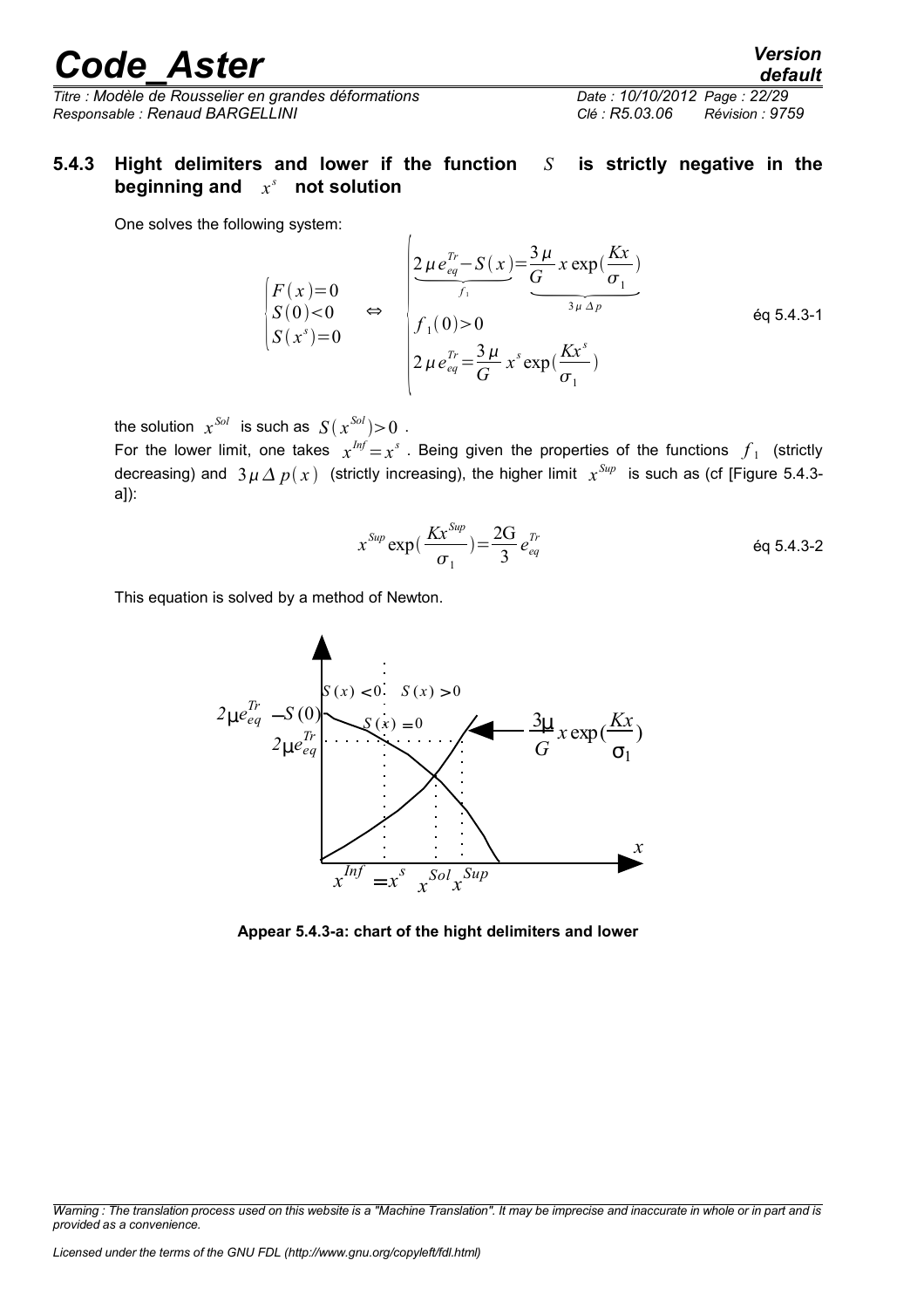*Titre : Modèle de Rousselier en grandes déformations Date : 10/10/2012 Page : 23/29 Responsable : Renaud BARGELLINI Clé : R5.03.06 Révision : 9759*

### **5.5 Correction of volume a posteriori**

<span id="page-22-1"></span>In the case of the model of Rousselier, the change of volume plays a crucial role, so that the mistake made by the approximationdans  $s = \tau$  the equations of flow can lead to an evolution can precise of porosity, cf [Bib2]. While following the proposal for this reference, one will correct a posteriori (i.e after having calculated all the quantities) the trace of the elastic strain. Indeed

, in the absence of approximation, the hydrostatic part of the flow equation leads to: (éq

$$
\frac{d}{dt}(\ln J^p) = \dot{p} D f \exp\left(\frac{\text{tr }\tau}{3 \sigma_1}\right)
$$
 5.5-1) After

discretization in time, one then obtains a proposal corrected for the changes of plastic and elastic volume: (éq

$$
J_{corr}^p = J^p \exp\left(\text{tr}\,\mathbf{e} - \text{tr}\,\mathbf{e}^{Tr}\right) \quad ; \quad J_{corr}^e = \frac{J}{J_{corr}^p} \tag{5.5-2) One}
$$

then will seek a new trace of elastic strain such as the elastic change of volume corresponds to the value corrected above: (éq

$$
\mathbf{e}_{\text{corr}} = \tilde{\mathbf{e}} + t \operatorname{Id} \qquad \text{on } t \text{ tel que : det}(\operatorname{Id} - 2\mathbf{e}_{\text{corr}}) = J_{corr}^{e^2} \tag{5.5-3} \text{ That}
$$

led to a polynomial of degree 3 in, *t* which one will choose the solution nearest to. **e** Form

### **5.6 of the tangent matrix of the behavior One**

<span id="page-22-0"></span>gives the form of the tangent matrix here (option FULL MECA during the iterations of Newton, option RIGI MECA TANG for the first iteration). For the option FULL  $MECA$ , this one is obtained by linearizing the system of equations which governs the

constitutive law. We give hereafter the broad outlines of this linearization. For the option RIGI MECA TANG, it acts of the same statements as those given for FULL MECA but with.

 $\Delta p = 0$  In particular, one will have.  $\Delta F = Id$ 

The constitutive law can be put in the following general form: éq

$$
\boldsymbol{\sigma}\!=\!\boldsymbol{\sigma}\left(\boldsymbol{\tau}\;,\Delta\,\mathbf{F}\right) \tag{5.6-1}
$$

$$
\boldsymbol{\tau} = \boldsymbol{\tau} \left( \mathbf{e} \right) \tag{5.6-2 eq}
$$

$$
\mathbf{e} = \mathbf{e} \left( \mathbf{e}^{\mathrm{Tr}} \, , \, f \right) \tag{5.6-3.6q}
$$

$$
e^{Tr} = e^{Tr} (\Delta F) \tag{5.6-4}
$$

the linearization of this system gives: éq

$$
\delta \boldsymbol{\sigma} = \left( \frac{\partial \boldsymbol{\sigma}}{\partial \boldsymbol{\tau}} : \frac{\partial \boldsymbol{\tau}}{\partial \mathbf{e}} : \left( \frac{\partial \mathbf{e}}{\partial \mathbf{e}^{\mathrm{Tr}}} : \frac{\partial \mathbf{e}^{\mathrm{Tr}}}{\partial \Delta \mathbf{F}} + \frac{\partial \mathbf{e}}{\partial f} \frac{\partial f}{\partial J} \otimes \frac{\partial J}{\partial \Delta \mathbf{F}} \right) + \frac{\partial \boldsymbol{\sigma}}{\partial \Delta \mathbf{F}} \right) : \delta \Delta \mathbf{F} = \mathbf{H} : \delta \Delta \mathbf{F}
$$
 5.6-5 where

*Warning : The translation process used on this website is a "Machine Translation". It may be imprecise and inaccurate in whole or in part and is provided as a convenience.*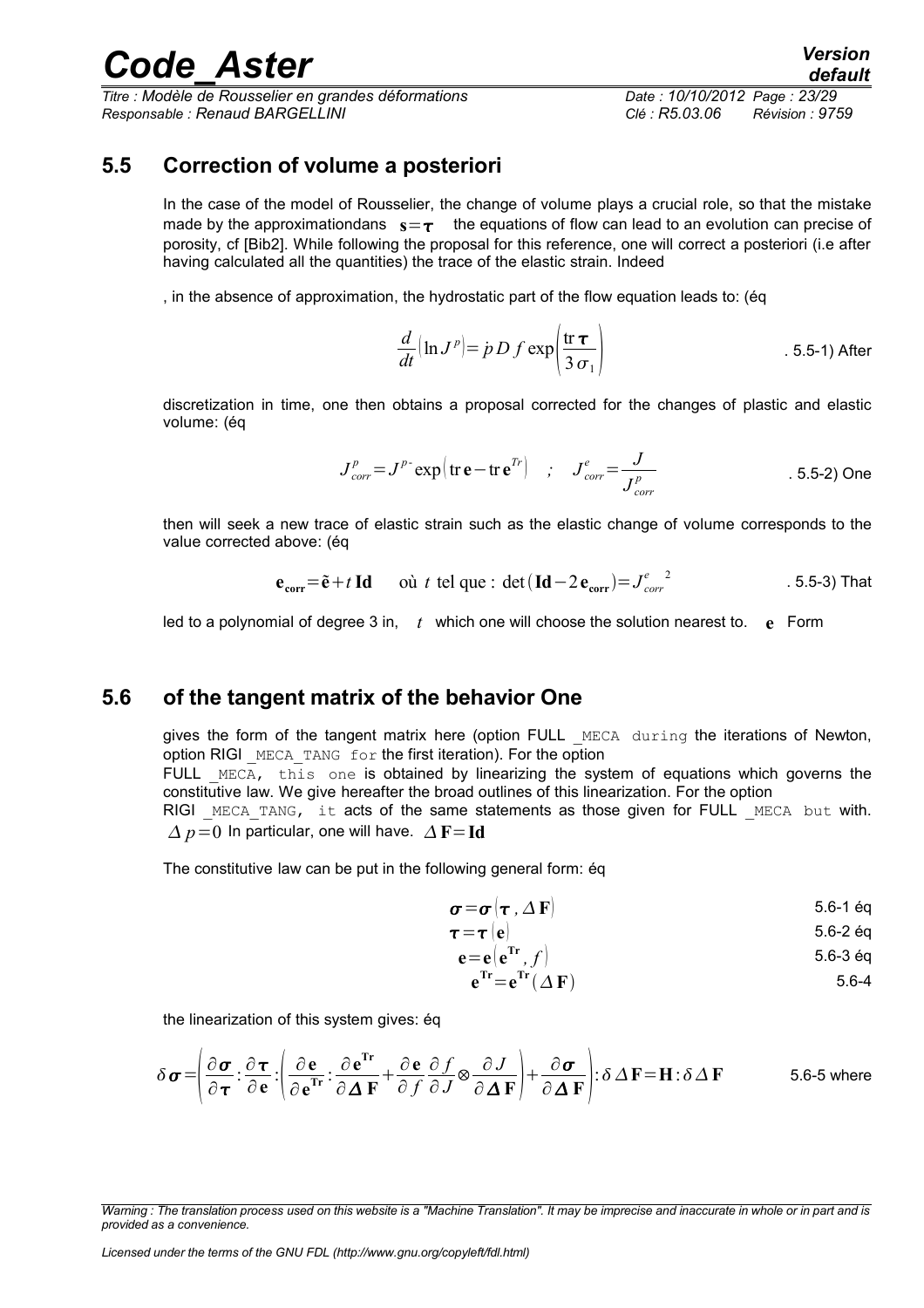*Titre : Modèle de Rousselier en grandes déformations Date : 10/10/2012 Page : 24/29 Responsable : Renaud BARGELLINI Clé : R5.03.06 Révision : 9759*

is **H** the tangent matrix. Thereafter, one separately determines the five terms of the preceding equation. In

the linearization of the system, one will often use the tensor defined **C** below and the two following equations: éq

$$
\delta a_{ij} = \frac{1}{2} \left( \delta_{ik} \delta_{jl} + \delta_{jk} \delta_{il} \right) \delta a_{kl} \tag{5.6-6.4}
$$

$$
\delta a_{pp} = \delta_{kl} \delta a_{kl} \tag{5.5-7}
$$

$$
C_{ijkl} = \frac{1}{2} \left( \delta_{ik} \delta_{jl} + \delta_{jk} \delta_{il} \right)
$$
 5.6-8 Computation

•of and  $\frac{\partial \boldsymbol{\sigma}}{\partial \boldsymbol{\sigma}}$  $\partial$  T  $\partial$   $\pmb{\sigma}$ ∂**F**

> the linearization of the relation which binds the stress of Cauchy and  $\sigma$  the stress of Kirchhoff gives  $\tau$  : éq

$$
J\sigma = \tau
$$
  $\Leftrightarrow \delta \sigma = \frac{1}{J} \delta \tau - \left(\frac{\sigma}{J} \otimes \frac{\partial J}{\partial \Delta F}\right)$ :  $\delta \Delta F$  5.6-9 By means of

the relation [éq 5.6-6], one obtains for:  $\frac{\partial \boldsymbol{\sigma}}{\partial \boldsymbol{\sigma}}$  $\frac{\partial}{\partial \tau}$  éq

$$
\frac{\partial \sigma}{\partial \tau} = C \tag{5.6-10 and}
$$

for: 
$$
\frac{\partial \sigma}{\partial \Delta \mathbf{F}}
$$
 éq  
\n
$$
\frac{\partial \sigma}{\partial \Delta \mathbf{F}} = -\frac{\sigma}{J} \otimes \frac{\partial J}{\partial \Delta \mathbf{F}}
$$
\n5.6-11 with

$$
\frac{\partial J}{\partial F_{11}} = AF_{22}AF_{33} - AF_{23}AF_{32}
$$
\n
$$
\frac{\partial J}{\partial F_{22}} = AF_{11}AF_{33} - AF_{13}AF_{31}
$$
\n
$$
\frac{\partial J}{\partial F_{33}} = AF_{11}AF_{22} - AF_{12}AF_{21}
$$
\n
$$
\frac{\partial J}{\partial F_{12}} = AF_{31}AF_{23} - AF_{33}AF_{21}
$$
\n
$$
\frac{\partial J}{\partial F_{12}} = AF_{21}AF_{32} - AF_{33}AF_{21}
$$
\n
$$
\frac{\partial J}{\partial F_{13}} = AF_{21}AF_{32} - AF_{22}AF_{31}
$$
\n
$$
\frac{\partial J}{\partial F_{13}} = AF_{12}AF_{22} - AF_{21}AF_{32}
$$
\n
$$
\frac{\partial J}{\partial F_{21}} = AF_{12}AF_{22} - AF_{21}AF_{32}
$$
\n
$$
\frac{\partial J}{\partial F_{32}} = AF_{13}AF_{21} - AF_{11}AF_{23}
$$
\n
$$
\frac{\partial J}{\partial F_{32}} = AF_{13}AF_{21} - AF_{11}AF_{23}
$$
\n
$$
\frac{\partial J}{\partial F_{32}} = AF_{13}AF_{21} - AF_{11}AF_{23}
$$

*Warning : The translation process used on this website is a "Machine Translation". It may be imprecise and inaccurate in whole or in part and is provided as a convenience.*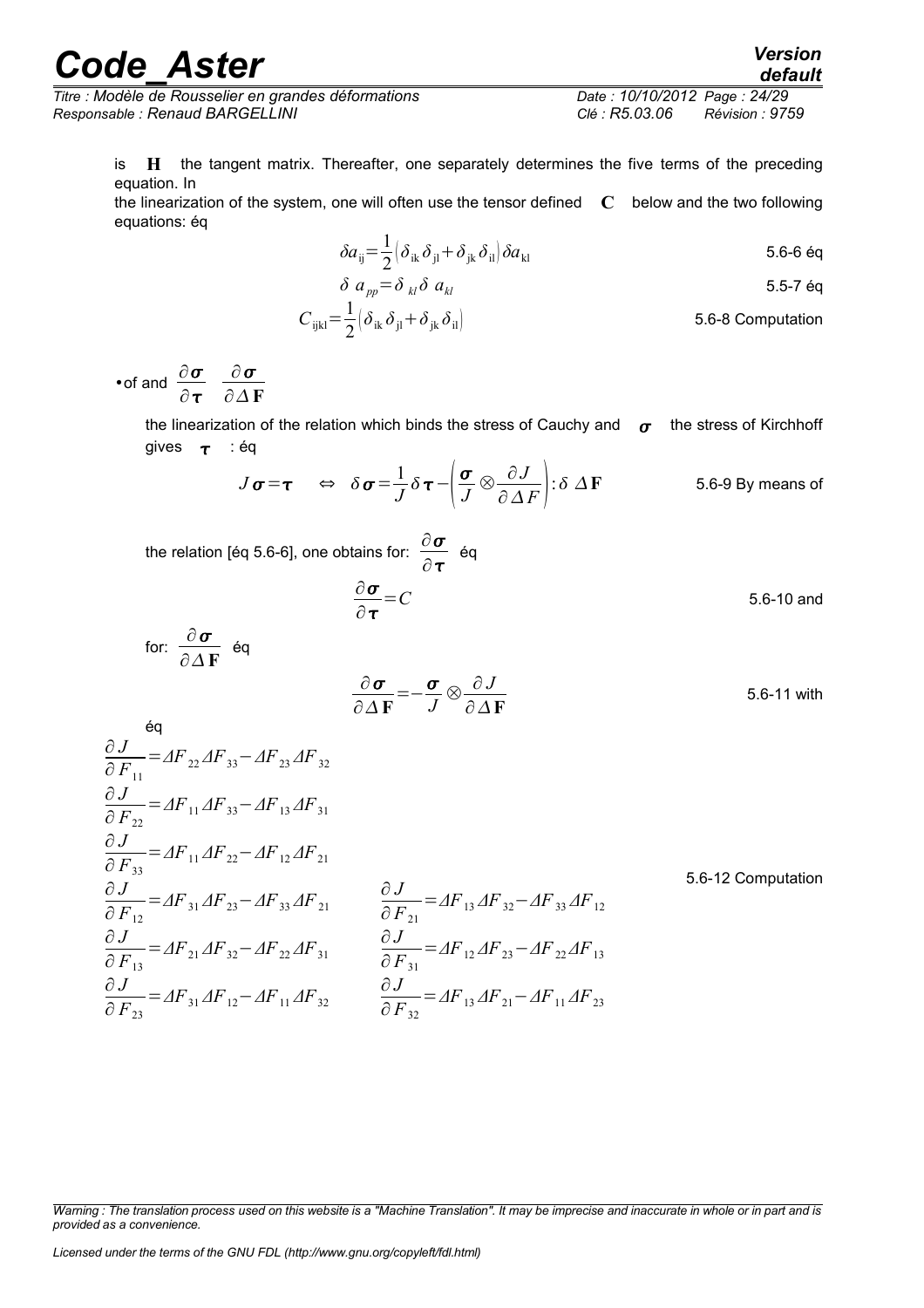*Titre : Modèle de Rousselier en grandes déformations Date : 10/10/2012 Page : 25/29 Responsable : Renaud BARGELLINI Clé : R5.03.06 Révision : 9759*

$$
\bullet \text{ of } \frac{\partial \tau}{\partial e}
$$

the relation which binds the stress of Kirchhoff and  $\tau$  the elastic strain tensor **e** is given by: éq

$$
\tau = s be = -2 \mu e - \lambda Tr e Id + 4 \mu e e + 2 \lambda (tre) e
$$
  
- 3K  $\alpha \Delta T$  Id + 6K  $\alpha \Delta T$  e  
5.6-13 One

obtains after linearization: éq

$$
\delta \tau = 2(\lambda \text{ tr } \mathbf{e} - \mu + 3\mathbf{K} \alpha \Delta T) \delta \mathbf{e} + \lambda (2e - \mathbf{Id}) \text{Tr } \delta \mathbf{e} + 4\mu (\delta \mathbf{e} \mathbf{e} + \mathbf{e} \delta \mathbf{e})
$$
 5.6-14 from where

éq

 $\partial$   $\tau}_{\rm ij}$ ∂*e*kl  $\pi=2(\lambda\,tr\,e-\mu+3\mathrm{K}\,\alpha\,\varDelta\,T)C_{\mathrm{i\bar{j}k\bar{l}}}+\lambda\big(2\bm{\mathit{e}}_{\mathrm{i}\bar{j}}\!-\!\delta_{\mathrm{i}\bar{j}}\big)\delta_{\mathrm{k}\bar{l}}\!+\!2\,\mu\big(\delta_{\mathrm{i}\bar{k}}\bm{\mathit{e}}_{\mathrm{j}\bar{j}}\!+\!\delta_{\mathrm{i}\bar{l}}\bm{\mathit{e}}_{\mathrm{k}\bar{j}}\!+\!\epsilon_{\mathrm{i}\bar{k}}\delta_{\mathrm{j}\bar{l}}\big)$ 5.6-15 Computation

$$
\bullet \text{of } \frac{\partial e^{r_r}}{\partial \Delta F}
$$

the relation between the elastic strain tensor and **e Tr** the increment of the gradient of the transformation  $\Delta F$  is written: éq

$$
\mathbf{e}^{\mathrm{Tr}} = \frac{1}{2} \left( \mathbf{Id} - \Delta \mathbf{F} \, \mathbf{b}^{\mathrm{e}} \, \Delta \mathbf{F}^{\mathrm{T}} \right) \tag{5.6-16}
$$

linearization gives: éq

$$
\frac{\partial e_{ij}^{Tr}}{\partial \Delta F_{kl}} = -\frac{1}{2} \Big( \delta_{ik} \Delta F_{jp} b_{pl}^{e} + \Delta F_{ip} b_{pl}^{e} \delta_{jk} \Big)
$$
 5.6-17 Computation

•of elastic ∂**e** ∂**e Tr**

#### **Case In**

the elastic case, the computation of is  $\frac{\partial \mathbf{e}}{\partial \mathbf{I}}$  $\frac{\partial \mathbf{c}}{\partial \mathbf{e}^{\text{Tr}}}$  immediate since from where  $\delta \mathbf{e} = \delta \mathbf{e}^{\text{Tr}}$  éq ∂**e** ∂**e Tr** =*C* 5.6-18 Cases

*Warning : The translation process used on this website is a "Machine Translation". It may be imprecise and inaccurate in whole or in part and is provided as a convenience.*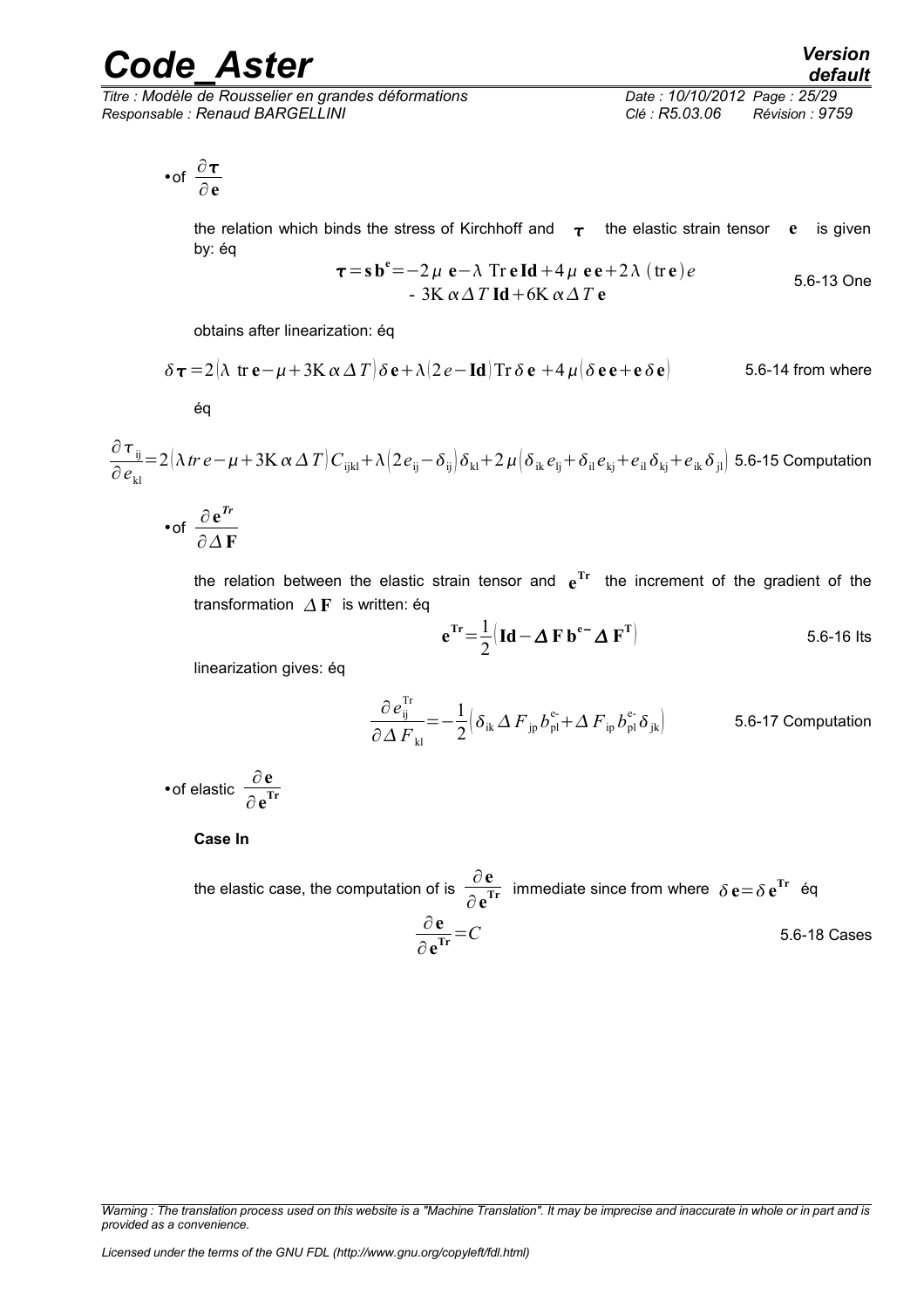*Titre : Modèle de Rousselier en grandes déformations Date : 10/10/2012 Page : 26/29 Responsable : Renaud BARGELLINI Clé : R5.03.06 Révision : 9759*

#### **plastic – regular Solution**

to determine, ∂**e** <u>**TOP**</u> one operates in two stages. By the flow model discretized, one calculates in  $\partial \mathbf{e}^{\text{Tr}}$ first according to  $\delta{\bf e}$  and  $\delta{\bf e}^{\rm Tr}$  .  $\delta\varDelta\,p$  Then the condition of coherence makes it possible to deduce some according to  $\delta \Delta p + \delta \, \mathbf{e}^{\text{Tr}}$  These two stages are thereafter detailed.

The deviatoric part of the flow model discretized is written: éq

 $\tilde{\mathbf{e}} - \tilde{\mathbf{e}}^{\text{Tr}} = -\frac{3}{2}$ 2  $\Delta p \stackrel{\tilde{\mathbf{e}}}{\sim}$ **e***eq* 5.6-19 One

obtains after linearization: éq  
\n
$$
\underbrace{(1+\frac{3}{2}\frac{\Delta p}{e_{\text{eq}}})\delta \tilde{\mathbf{e}} = \delta \tilde{\mathbf{e}}^{\text{Tr}} - \frac{3}{2}\frac{\tilde{\mathbf{e}}}{e_{\text{eq}}}\delta \Delta p + \frac{9}{4}\Delta p \frac{\tilde{\mathbf{e}}}{e_{\text{eq}}^3} |\tilde{\mathbf{e}} : \delta \tilde{\mathbf{e}}]}_{\text{eq}}
$$
\n5.6-20

to determine,  $\tilde{\mathbf{e}}$ :  $\delta \tilde{\mathbf{e}}$  one contracts the equation [éq 5.6-20] with what  $\tilde{\mathbf{e}}$  gives: éq

$$
\tilde{\mathbf{e}} : \delta \tilde{\mathbf{e}} = \tilde{\mathbf{e}} : \delta \tilde{\mathbf{e}}^{\text{Tr}} - e_{eq} \delta \Delta p
$$
 5.6-21 from where

éq

$$
\delta \tilde{\mathbf{e}} = \alpha \left[ \frac{9 \Delta p}{4 e_{\text{eq}}^3} \tilde{\mathbf{e}} \otimes \tilde{\mathbf{e}} + \mathbf{C} \right] : \delta \tilde{\mathbf{e}}^{\text{Tr}} - \frac{3}{2} \frac{\tilde{\mathbf{e}}}{e_{\text{eq}}} \delta \Delta p
$$
5.6-22 For

the part traces flow model discretized, one a: éq

$$
\text{Tr}\,\mathbf{e} - \text{Tr}\,\mathbf{e}^{\textit{Tr}} = D \, f \, \Delta \, p \exp\left(\frac{3 \, K \, \alpha \, \Delta \, T}{\sigma_1}\right) \exp\left(-\frac{K}{\sigma_1} \text{Tr}\,\mathbf{e}\right) \tag{5.6-23 what}
$$

gives, while posing:  $k_1 = 1 + \frac{Df K \Delta p}{r}$  $\frac{K\Delta p}{\sigma_1}$ exp $\frac{3K\alpha\Delta T}{\sigma_1}$  $\left(\frac{\alpha \Delta T}{\sigma_1}\right) \exp\left(-\frac{K}{\sigma_1}\right)$  $\frac{\pi}{\sigma_1}$ Tr **e**  $\Big|$  **éq** 

tr **e**= 1 *k*1 1 tr **e** *Tr <sup>D</sup> <sup>f</sup>* exp −*K* 1 tr **<sup>e</sup>** exp 3 *K T* <sup>1</sup> *<sup>k</sup>* <sup>1</sup> 2 *p <sup>p</sup>*exp −*K* 1 tr **<sup>e</sup>** exp 3 *K T* <sup>1</sup> *<sup>k</sup>* <sup>1</sup> 1 *D f* 5.6-24 In

*Warning : The translation process used on this website is a "Machine Translation". It may be imprecise and inaccurate in whole or in part and is provided as a convenience.*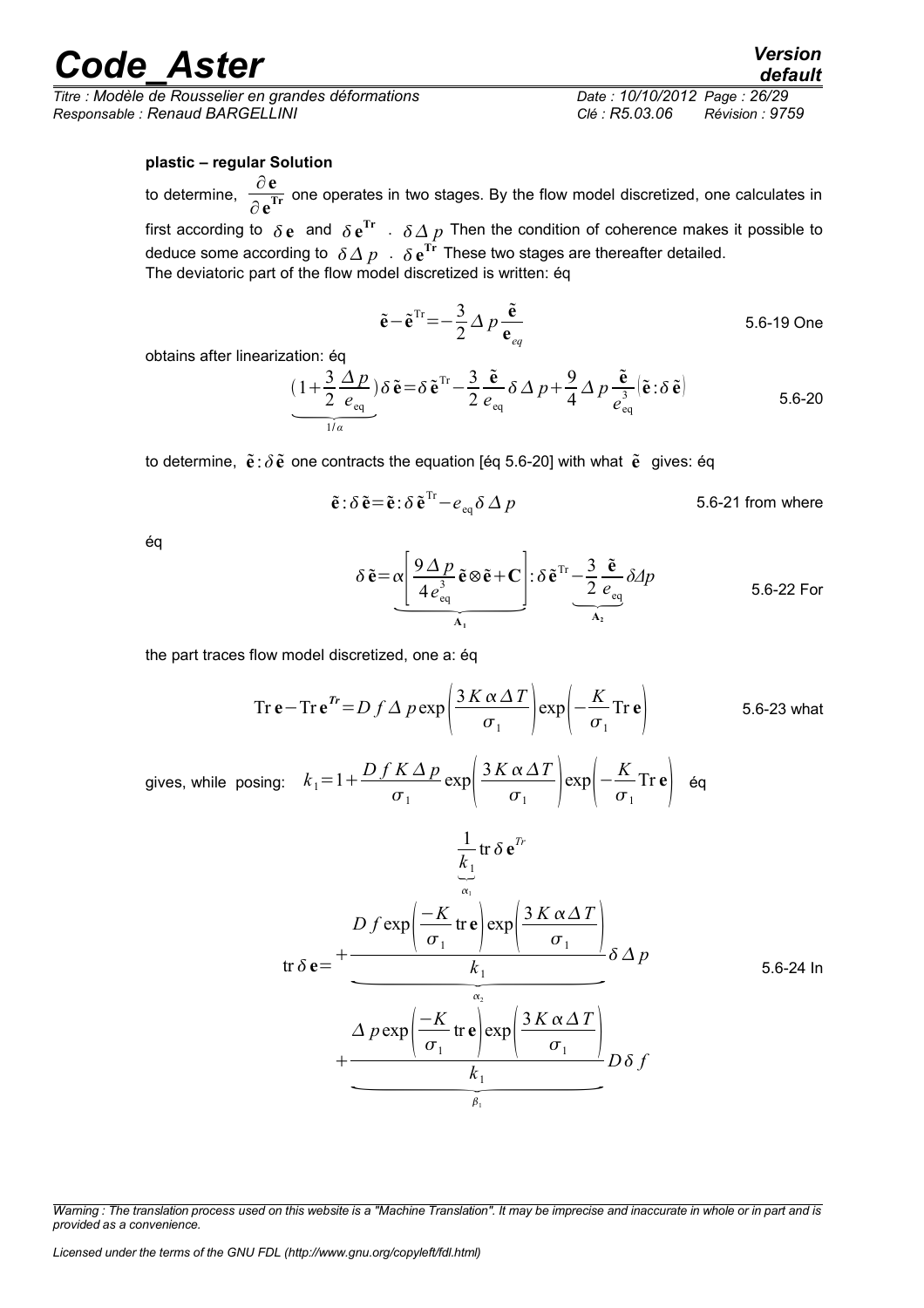*Titre : Modèle de Rousselier en grandes déformations Date : 10/10/2012 Page : 27/29 Responsable : Renaud BARGELLINI Clé : R5.03.06 Révision : 9759*

the plastic case, the condition of coherence is worth: éq

$$
2\mu e_{eq} + D f \sigma_1 \exp\left(-\frac{3K\alpha\Delta T}{\sigma_1}\right) \exp\left(-\frac{K}{\sigma_1}\text{Tr}\,\mathbf{e}\right) - R - \sigma_y = 0 \qquad 5.6-25 \text{ from where}
$$

éq

$$
\frac{3\mu}{e_{eq}} (\tilde{\mathbf{e}} : \delta \tilde{\mathbf{e}}) + D \sigma_1 \exp\left(\frac{-3 K \alpha \Delta T}{\sigma_1}\right) \exp\left(\frac{-K \operatorname{tr} \mathbf{e}}{\sigma_1}\right) \delta f
$$
\n
$$
-D f K \exp\left(\frac{-3 K \alpha \Delta T}{\sigma_1}\right) \exp\left(\frac{-K \operatorname{tr} \mathbf{e}}{\sigma_1}\right) \operatorname{tr} \delta \mathbf{e} - h \delta \Delta p = 0
$$
\n5.6-26 By

injecting the relation [éq 5.6-21] in the equation above, one obtains then, while posing:

$$
k_2 = 3 \mu + h + \alpha_2 D f K \exp\left(\frac{-3 K \alpha \Delta T}{\sigma_1}\right) \exp\left(-\frac{K}{\sigma_1} \text{Tr } \mathbf{e}\right) \text{ } 6\mathbf{q}
$$

$$
\sigma_1
$$
 |  $\sigma_1$  |  $\sigma_1$  |  $\sigma_1$  |  
\ninjecting the relation [éq 5.6-21] in the equation above, one obtains then, while posing:  
\n
$$
k_2 = 3 \mu + h + \alpha_2 D f K \exp\left(\frac{-3 K \alpha \Delta T}{\sigma_1}\right) \exp\left(-\frac{K}{\sigma_1} \text{Tr} \mathbf{e}\right) \text{ éq}
$$
\n
$$
\frac{3 \mu}{e_{eq}} \frac{1}{k_2} \tilde{\mathbf{e}} : \delta \tilde{\mathbf{e}}^{Tr} - \frac{\alpha_1 D f K \exp\left(\frac{-3 K \alpha \Delta T}{\sigma_1}\right) \exp\left(-\frac{K}{\sigma_1} \text{Tr} \mathbf{e}\right)}{k_2} \text{ tr } \delta \mathbf{e}^{Tr}
$$
\n
$$
\delta \Delta p = \exp\left(\frac{-3 K \alpha \Delta T}{\sigma_1}\right) \exp\left(\frac{-K}{\sigma_1} \text{Tr} \mathbf{e}\right) (\sigma_1 - \beta_1 D f K)
$$
\n
$$
+ \frac{k_2}{k_2}
$$
\n
$$
+ \frac{k_2}{k_2}
$$
\n
$$
= \frac{k_2}{k_2}
$$
\n
$$
= 0.66422 \text{ mJ}
$$
\n
$$
= 0.66422 \text{ mJ}
$$
\n
$$
= 0.66422 \text{ mJ}
$$
\n
$$
= 0.66422 \text{ mJ}
$$
\n
$$
= 0.66422 \text{ mJ}
$$
\n
$$
= 0.66422 \text{ mJ}
$$
\n
$$
= 0.66422 \text{ mJ}
$$
\n
$$
= 0.66422 \text{ mJ}
$$
\n
$$
= 0.66422 \text{ mJ}
$$
\n
$$
= 0.66422 \text{ mJ}
$$
\n
$$
= 0.66422 \text{ mJ}
$$
\n
$$
= 0.66422 \text{ mJ}
$$
\n
$$
= 0.66422 \text{ mJ}
$$
\n
$$
= 0.66422 \text{ mJ}
$$

replacing by  $\delta \Delta p$  its value obtained above in the equations [éq 5.6-22] and [éq 5.6-24], one obtains: éq

replacing by 
$$
\delta \Delta p
$$
 its value obtained above in the equations [eq 5.6-22] and [eq 5.6-24], one obtains: éq  
\n
$$
\delta \mathbf{e} = \left[ \mathbf{A}_1 + \left( \mathbf{A}_2 + \frac{1}{3} \alpha_2 \mathbf{Id} \right) \otimes \left( \frac{3 \mu \alpha_3}{e_{eq}} \tilde{\mathbf{e}} \right) \right] : \delta \tilde{\mathbf{e}}^{Tr} + \left[ \frac{1}{3} \alpha_1 \mathbf{Id} + \alpha_4 \left( \mathbf{A}_2 + \frac{1}{3} \alpha_2 \mathbf{Id} \right) \right] \text{tr } \delta \mathbf{e}^{Tr} + \left[ \frac{1}{3} \beta_1 \mathbf{Id} + \beta_2 \left( \mathbf{A}_2 + \frac{1}{3} \alpha_2 \mathbf{Id} \right) \right] D \delta f
$$
\n5.6-28 from where

éq

$$
\frac{\partial \mathbf{e}}{\partial \mathbf{e}^{r}} = \mathbf{d} \mathbf{d} \mathbf{v} \mathbf{e} \mathbf{tr} + \left( \mathbf{d} \mathbf{t} \mathbf{r} \mathbf{e} \mathbf{tr} - \frac{1}{3} \mathbf{d} \mathbf{d} \mathbf{v} \mathbf{e} \mathbf{tr} : \mathbf{Id} \right) \otimes \mathbf{Id}
$$
 5.6-29 plastic

#### **Cases – singular Solution**

the approach is identical to that used previously. One obtains for the flow model discretized: éq

*Warning : The translation process used on this website is a "Machine Translation". It may be imprecise and inaccurate in whole or in part and is provided as a convenience.*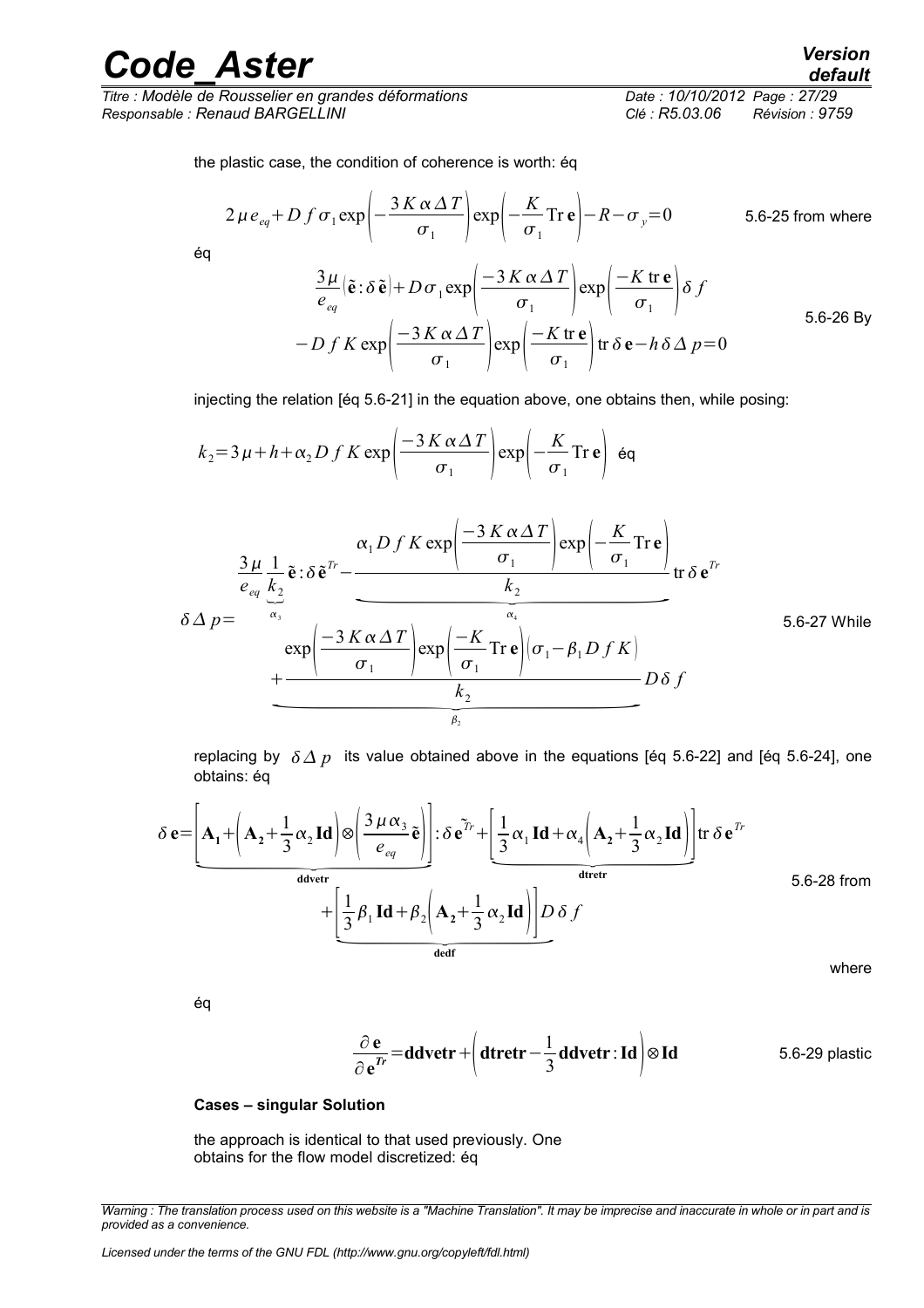*Titre : Modèle de Rousselier en grandes déformations Date : 10/10/2012 Page : 28/29 Responsable : Renaud BARGELLINI Clé : R5.03.06 Révision : 9759*

*Warning : The translation process used on this website is a "Machine Translation". It may be imprecise and inaccurate in whole or in part and is provided as a convenience.*

 $\tilde{\mathbf{e}} = 0 \Leftrightarrow \delta \tilde{\mathbf{e}} = 0$  5.6-30 for

the deviatoric part and the part traces, the relation is identical to that found for the regular solution. éq

$$
\text{tr}\,\delta\,\mathbf{e} = \alpha_1 \,\text{tr}\,\delta\,\mathbf{e}^{\text{Tr}} + \alpha_2 \,\delta\,\Delta\,p + \beta_1\,D\,\delta\,f \tag{5.6-31} \text{ where}
$$

,  $\alpha_1$  and  $\alpha_2$  has  $\beta_1$  the same definitions as in the preceding paragraph.

The condition of coherence then makes it possible to find according to  $\ \delta\Delta\ p\ \cdot\ \partial\,{\bf e}^{{\rm Tr}}$  éq

$$
D f \sigma_1 \exp\left(\frac{3K \alpha \Delta T}{\sigma_1}\right) \exp\left(-\frac{K}{\sigma_1} \text{Tr} \, e\right) - R - \sigma_y = 0 \tag{5.6-32 is}
$$

after linearization: éq

$$
\delta \Delta p = \alpha_4 \text{tr } \delta \mathbf{e}^{\text{Tr}} + \beta_2 D \delta f \qquad 5.6-33 \text{ is}
$$

finally: éq

$$
\delta \Delta p = \alpha_4 \text{tr } \delta \mathbf{e}^{\text{Tr}} + \beta_2 D \delta f
$$
 5.6-33 is  

$$
\delta \mathbf{e} = \frac{1}{3} \left[ \alpha_1 + \alpha_4 \alpha_2 \right] \text{Id} \text{tr } \delta \mathbf{e}^{\text{Tr}} + \frac{1}{3} \left[ \beta_1 + \beta_2 \alpha_2 \right] \text{Id} D \delta f
$$
 5.6-34 from where

éq

:

$$
\frac{\partial e}{\partial e^{r}} = \text{d}t \text{retr} \otimes \text{Id}
$$
 5.6-35 Computation

•of Taking into account <sup>∂</sup> *<sup>f</sup>* ∂ *J*

relation 4.3-1, the derivative is written simply: éq

∂**e**

$$
\begin{cases}\n\frac{\partial f}{\partial J} = D \frac{1 - f_0}{J^2} & \text{si } f > f_0 \\
\frac{\partial f}{\partial J} = 0 & \text{si } f = f_0\n\end{cases}
$$
\n5.6-36 Note:

The tangent matrix is not deteriorated by the correction of volume because this one is carried out a posteriori, i.e. after the computation of the stresses. Bibliography

*default*